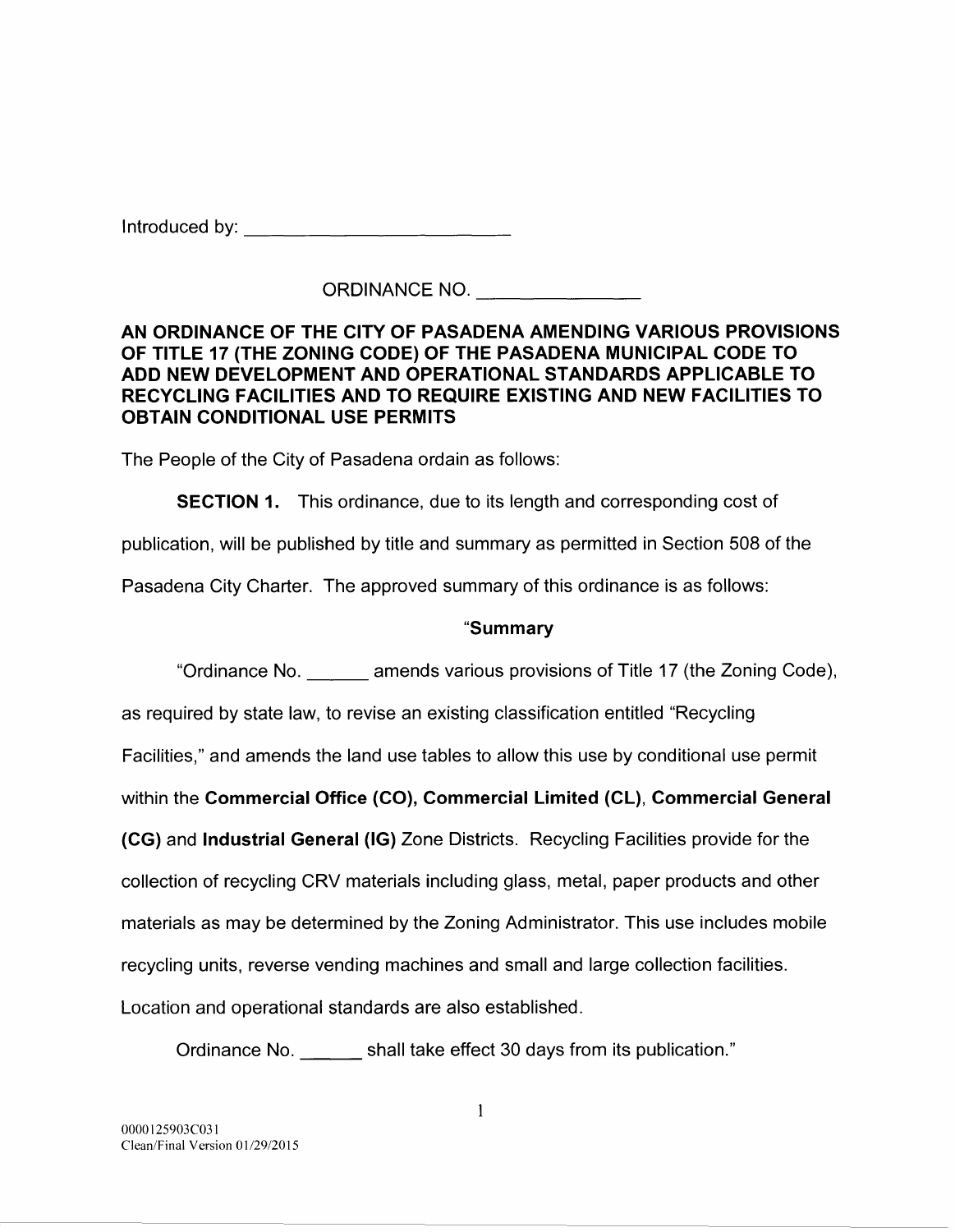**SECTION** 2. Pasadena Municipal Code, Title 17, Article 2, Chapter 17.24, Section 17.24.030, **TABLE 2-5- ALLOWED USES AND PERMIT REQUIREMENTS FOR COMMERCIAL AND INDUSTRIAL ZONING DISTRICTS** is amended as shown in Exhibit 1, attached hereto and incorporated by this reference.

**SECTION** 3. Pasadena Municipal Code, Title 17, Article 3, Chapter 17.26, Section 17.26.030, **TABLE** 2-7- **ALLOWED USES AND PERMIT REQUIREMENTS SPECIAL PURPOSE ZONING DISTRICTS** is amended as shown in Exhibit 2, attached hereto and incorporated by this reference.

**SECTION 4.** Pasadena Municipal Code, Title 17, Article 3, Chapter 17.30,

Section 17.30.030, **TABLE 3-1- ALLOWED USES AND PERMIT REQUIREMENTS** 

**FOR CD ZONING DISTRICTS** is amended as shown in Exhibit 3, attached hereto and incorporated by this reference.

**SECTION 5.** Pasadena Municipal Code, Title 17, Article 3, Chapter 17.31,

Section 17.31.040, **TABLE** 3-3- **ALLOWED USES AND PERMIT REQUIREMENTS** 

**FOR EAST COLORADO SPECIFIC PLAN (ECSP) ZONING DISTRICTS** is amended

as shown in Exhibit 4, attached hereto and incorporated by this reference.

**SECTION 6.** Pasadena Municipal Code, Title 17, Article 3, Chapter 17.32,

Section 17.32.050, **TABLE 3-5- ALLOWED USES AND PERMIT REQUIREMENTS** 

**EAST PASADENA SPECIFIC PLAN (EPSP) SUBAREA D1 DISTRICTS** is amended

as shown in Exhibit 5, attached hereto and incorporated by this reference.

**SECTION 7.** Pasadena Municipal Code, Title 17, Article 3, Chapter 17.32,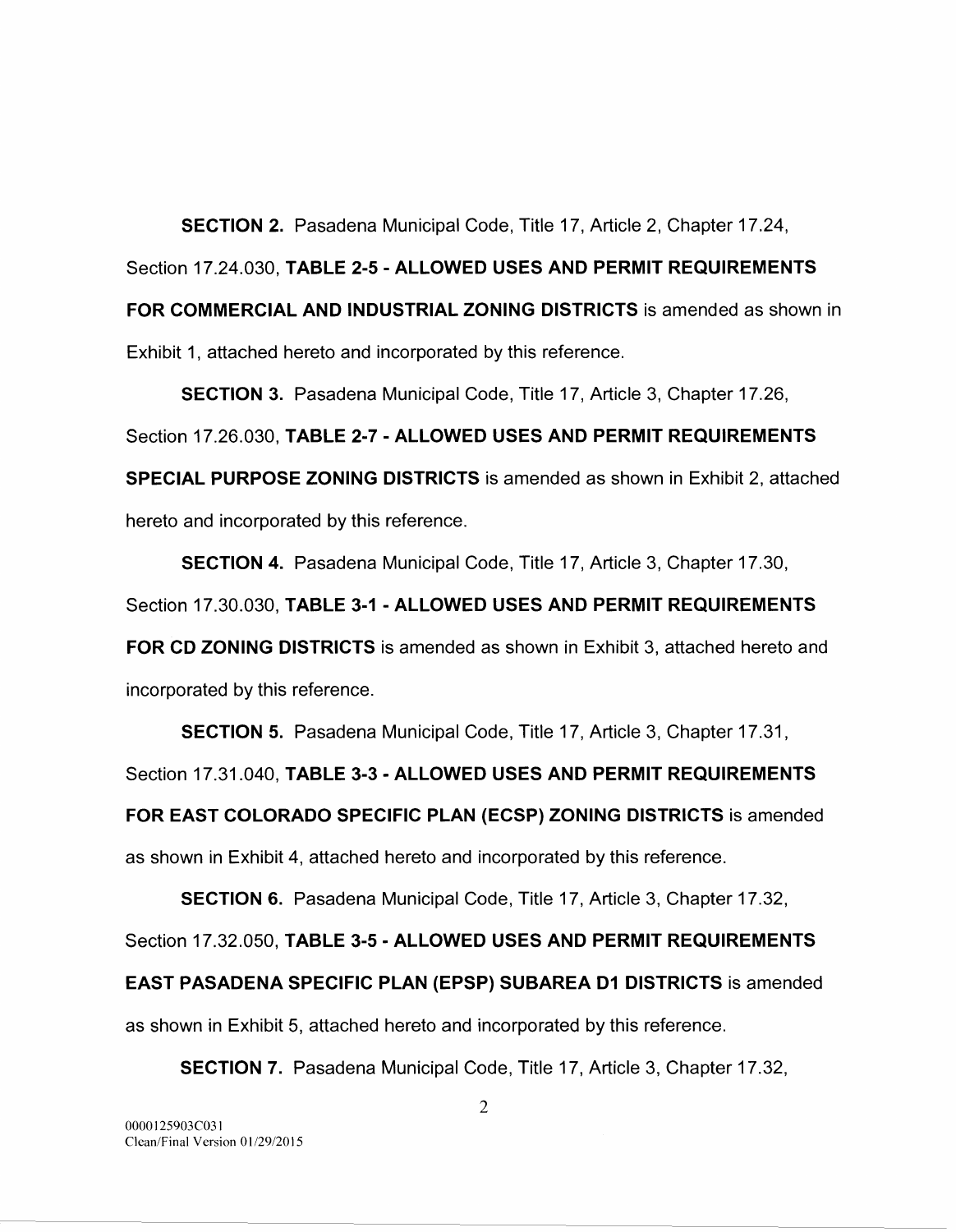Section 17.32.050, TABLE 3-6- ALLOWED USES AND PERMIT REQUIREMENTS EAST PASADENA SPECIFIC PLAN (EPSP) SUBAREA D2 AND D3 DISTRICTS is amended as shown in Exhibit 6, attached hereto and incorporated by this reference.

SECTION 8. Pasadena Municipal Code, Title 17, Article 3, Chapter 17.33,

Section 17.33.040, TABLE 3-13- ALLOWED USES AND PERMIT REQUIREMENTS FAIR OAKS/ORANGE GROVE RM-16, RM-12, PS, AND OS DISTRICTS is amended as shown in Exhibit 7, attached hereto and incorporated by this reference.

SECTION 9. Pasadena Municipal Code, Title 17, Article 3, Chapter 17 .33, Section 17.33.040, TABLE 3-14- ALLOWED USES AND PERMIT REQUIREMENTS FAIR OAKS/ORANGE GROVE CL, C-2, AND C-3 DISTRICTS is amended as shown in Exhibit 8, attached hereto and incorporated by this reference.

SECTION 10. Pasadena Municipal Code, Title 17, Article 3, Chapter 17.36, Section 17.36.050, TABLE 3-16- ALLOWED USES AND PERMIT REQUIREMENTS FOR WEST GATEWAY SPECIFIC PLAN (WGSP) ZONING DISTRICTS is amended as shown in Exhibit 9, attached hereto and incorporated by this reference.

SECTION 11. Pasadena Municipal Code, Title 17, Article 3, Chapter 17.37, Section 17.37.040, TABLE 3-18- ALLOWED USES AND PERMIT REQUIREMENTS FOR LINCOLN AVENUE SPECIFIC PLAN (LASP) ZONING DISTRICTS is amended as shown in Exhibit 10, attached hereto and incorporated by this reference.

SECTION 12. Pasadena Municipal Code, Title 17, Article 5, Chapter 17.50 is amended by revising Section 17.50.220 entitled, Recycling Facilities to read as follows: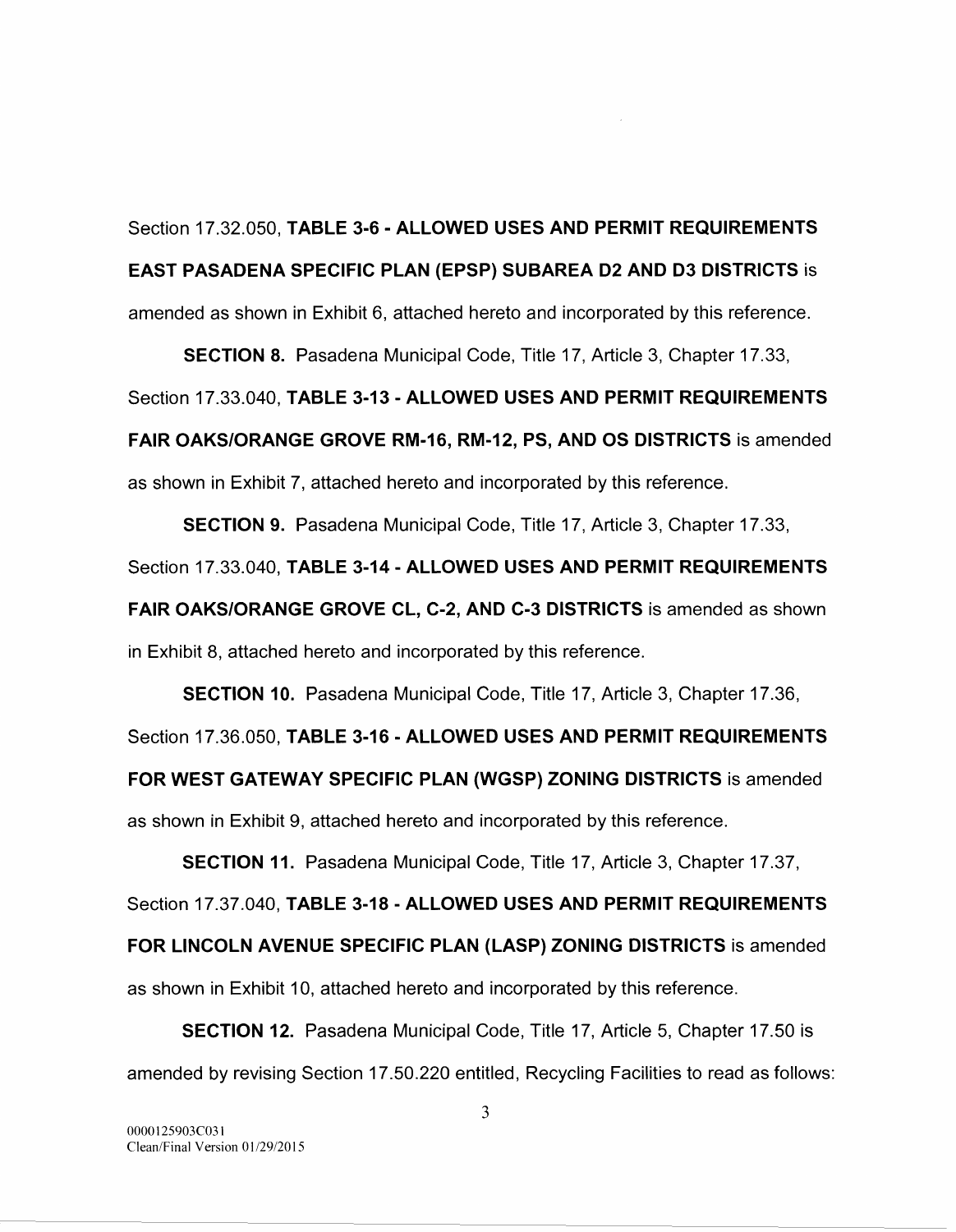## **17.50.220 - Recycling Facilities**

# **A. Small collection facilities.**

- 1. **Applicable facilities.** The facility shall only be established in conjunction with a commercial, community, or publicly owned facility.
- 2. **Permit requirements.** The location and type of the facility on the site shall be subject to the approval of a Conditional Use Permit issued in compliance with Section 17.61.050.
- 3. **Location.** The facility shall be located on a site that is a minimum of two acres and shall be:
	- a. Within an enclosed structure;
	- b. At least 200 feet from any residential use, child day-care centers, large and small family day-care homes, park and recreation facility, public or private school, or religious facility (excluding temporary uses), that existed before the establishment of the recycling facility; and
	- c. At least 100 feet from any public right-of-way.
- 4. **Limitation on number.** There shall be no more than one facility for each site.
- 5. **Size of facility.** The maximum height of the bins, boxes, and/or containers shall be reviewed through the Conditional Use Permit process.
- 6. **Materials of construction.** The facility shall be constructed and maintained with durable waterproof and rustproof material, and the bins, boxes, or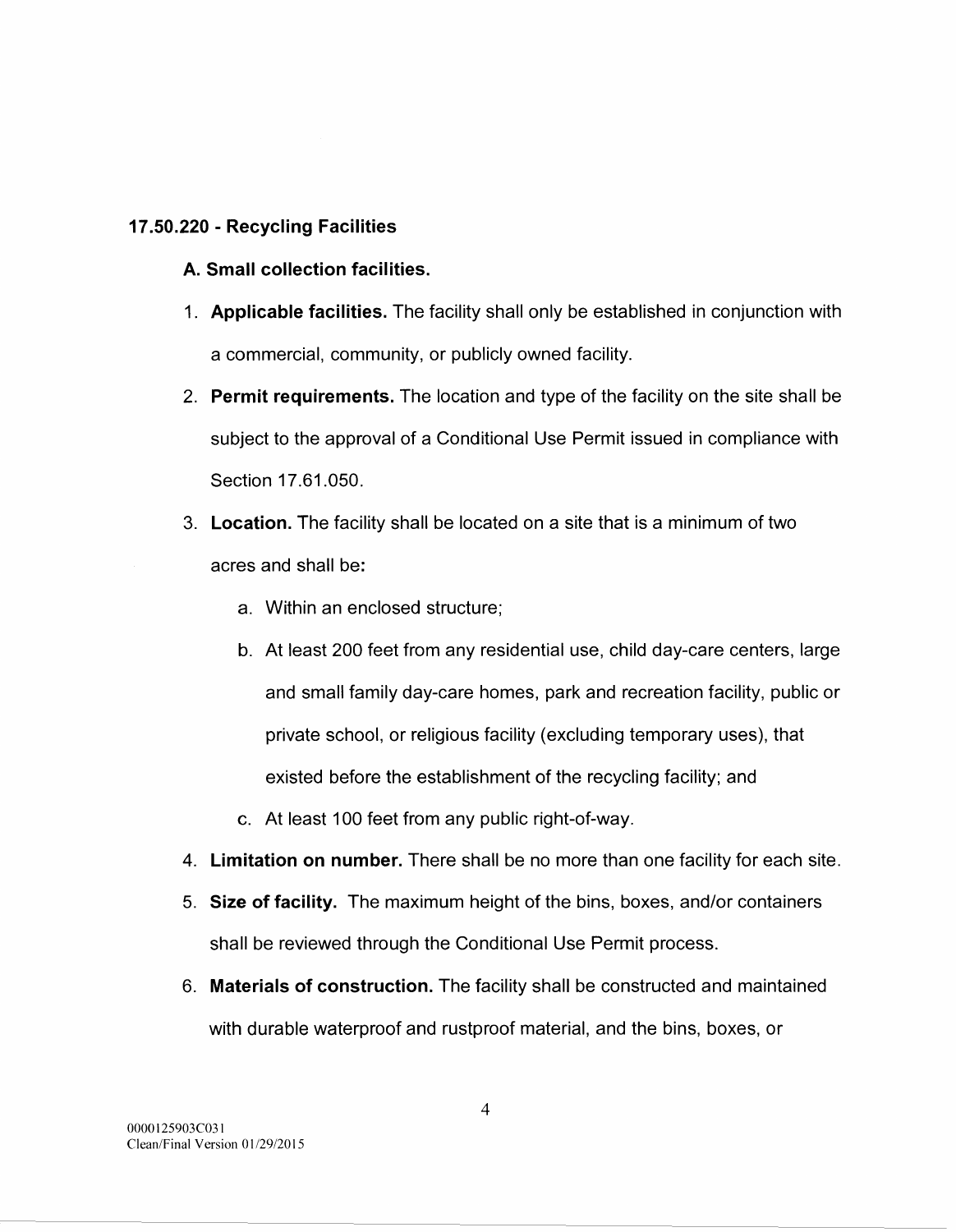containers shall be covered and contained in such a manner that they do not present a danger to the public health, safety or welfare.

- 7. **Site maintenance.** The site shall be kept clean and maintained in a litter-free condition at all times.
- 8. **Identification of allowed materials.** The facility shall be clearly marked to identify the type of materials to be deposited.
- 9. **Signs.** Signs shall be reviewed during the Conditional Use Permit process and shall comply with Chapter 17.48 (Signs).
- 10. **Hours of operation.** The hours of operation shall be limited to 9:00 a.m. to 4:00 p.m., Monday through Saturday. The hours may be extended to 7:00 pm during Daylights Saving Time through the Conditional Use Permit approval process.

# **B. Large collection facilities.**

- 1. **Permit requirements.** The location and type of the facility on the site shall be subject to the approval of a Conditional Use Permit issued in compliance with Section 17.61.050.
- 2. **Location.** The facility shall be located:
	- a. Within an enclosed structure;
	- b. At least 200 feet from any, residential use, child day-care centers,
		- large and small family day-care homes, park and recreation facility,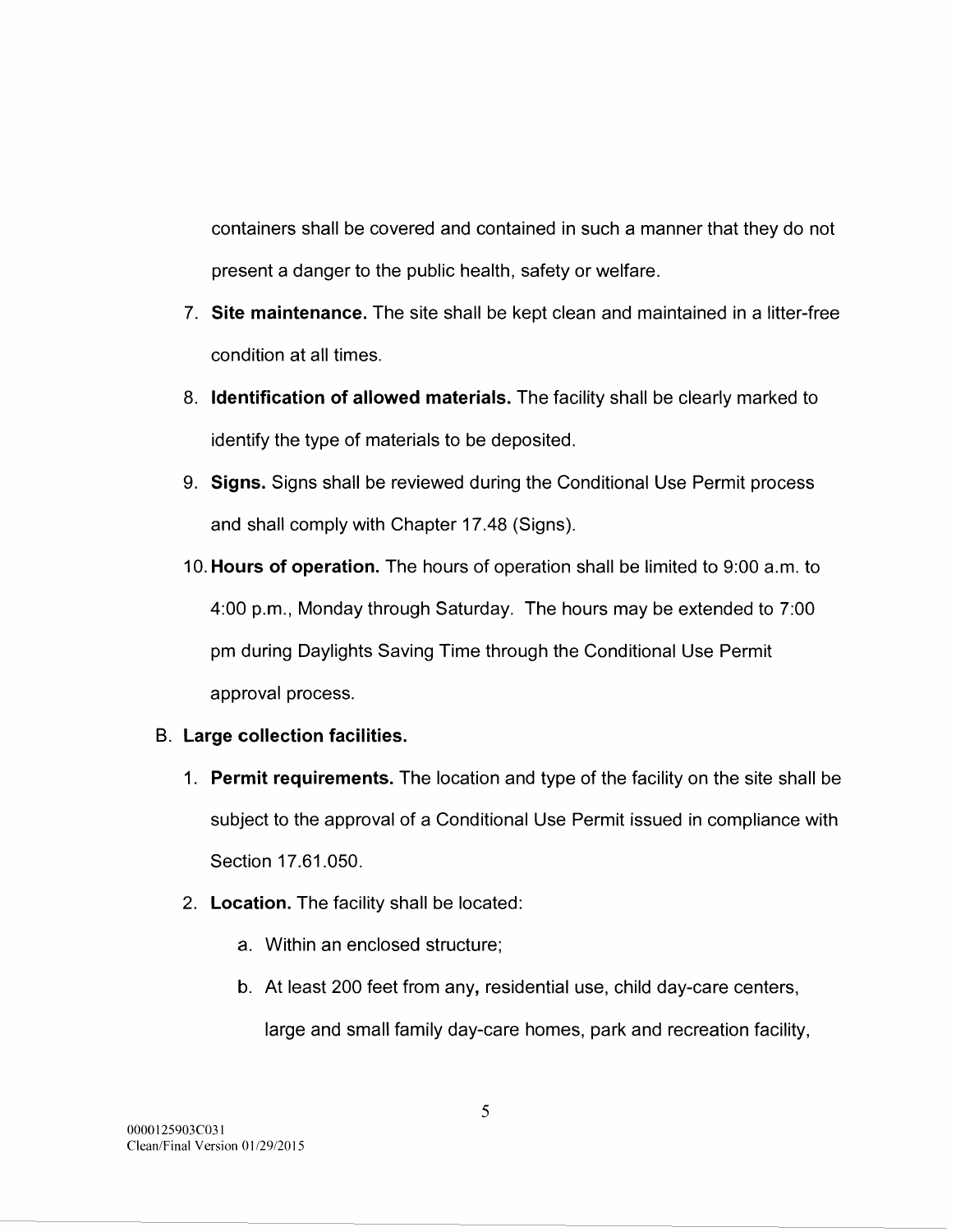public or private school, or religious facility (excluding temporary uses), that existed before the establishment of the recycling facility; and

c. At least 100 feet from any public right-of-way.

# 3. **Storage requirements.**

- a. All storage of material shall be in sturdy containers or enclosures with tightfitting covers, which are secured and maintained in good condition, or shall be baled or pelletized.
- b. The depositing of materials on the ground is prohibited.
- c. Storage containers for flammable material shall be constructed of nonflammable material.
- d. Oil storage shall be in containers approved by the Fire and Health Departments.
- 4. **Performance standards.** The facility shall comply with the environmental performance standards of Section 17.40.090.
- 5. **Identification and signs.** The facility shall be clearly marked with the name and phone number of the facility operator and the hours of operation. Identification and information signs shall meet the sign standards for the zoning district in which the facility is located.
- 6. **Allowable materials.** Recyclable materials shall be presorted and shall include no hazardous materials.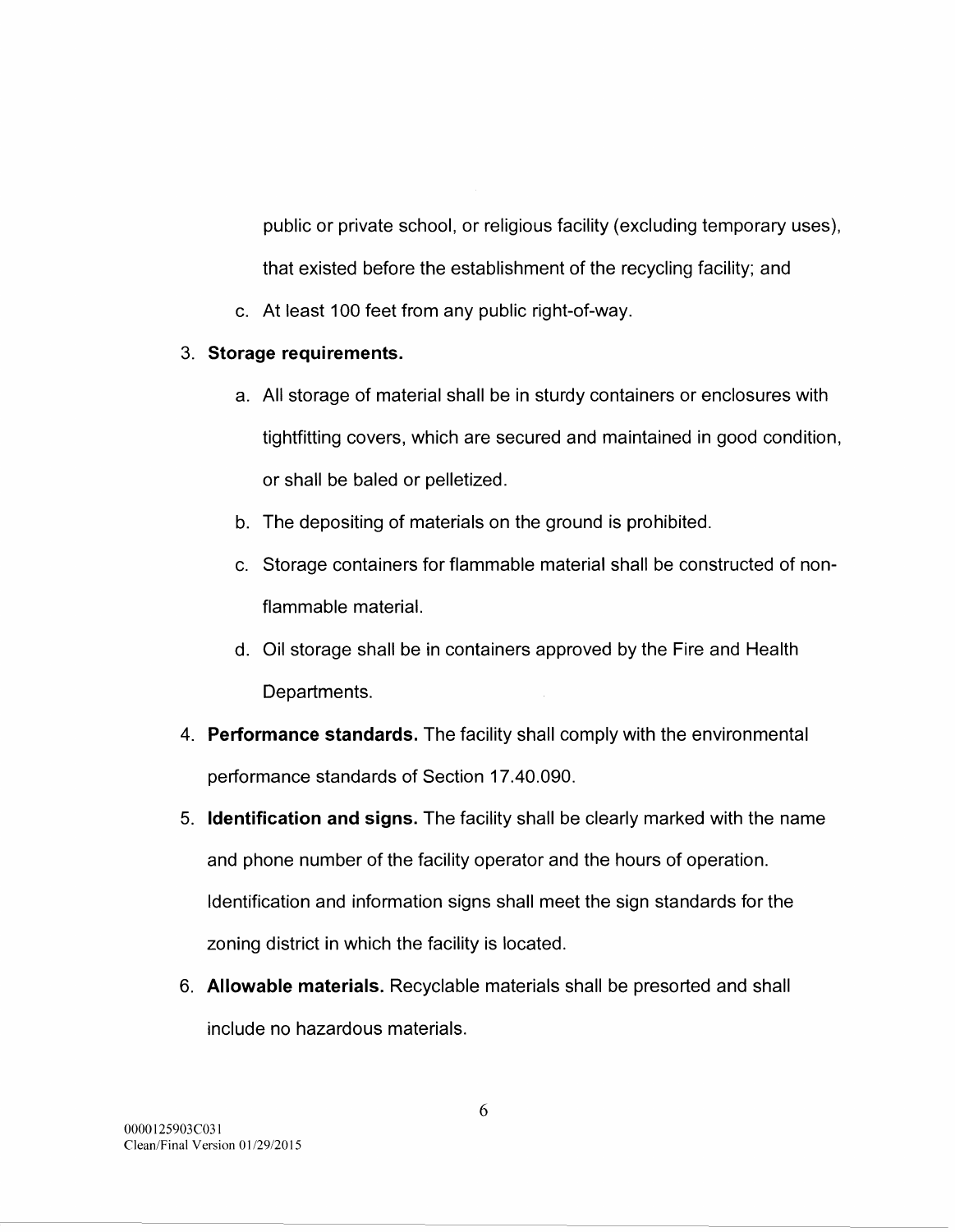- 7. **Hours of operation.** The hours of operation shall be limited to 9:00a.m. to 4:00 p.m., Monday through Saturday. The hours may be extended to 7:00 p.m. during Daylights Saving Time through the Conditional Use Permit approval process.
- 8. **Maintenance.** The site shall be maintained free of litter and any other unsanitary materials and shall be cleaned of debris on a daily basis. The facility shall be maintained free from rodents at all times.

# C. **Standards for all recycling facilities.**

- 1. **Sorting areas enclosed.** Recycling facilities shall be located within the footprint of the host retailer or within an attached or freestanding enclosure to contain the sorting and weighing areas.
- 2. **Public Right-of-Way.** Recycling facilities shall be no closer than 100 feet from the public right-of-way.
- 3. **Separation from sensitive uses.** Each facility shall be a minimum of 200 feet from any residential use, child day-care centers, large and small family day-care homes, park and recreation facility, public or private school, or religious facility (excluding temporary uses), that existed before the establishment of the recycling facility.
- 4. **Obstructions to Vehicular or Pedestrian Circulation.** Recycling facilities shall not obstruct pedestrian or vehicular circulation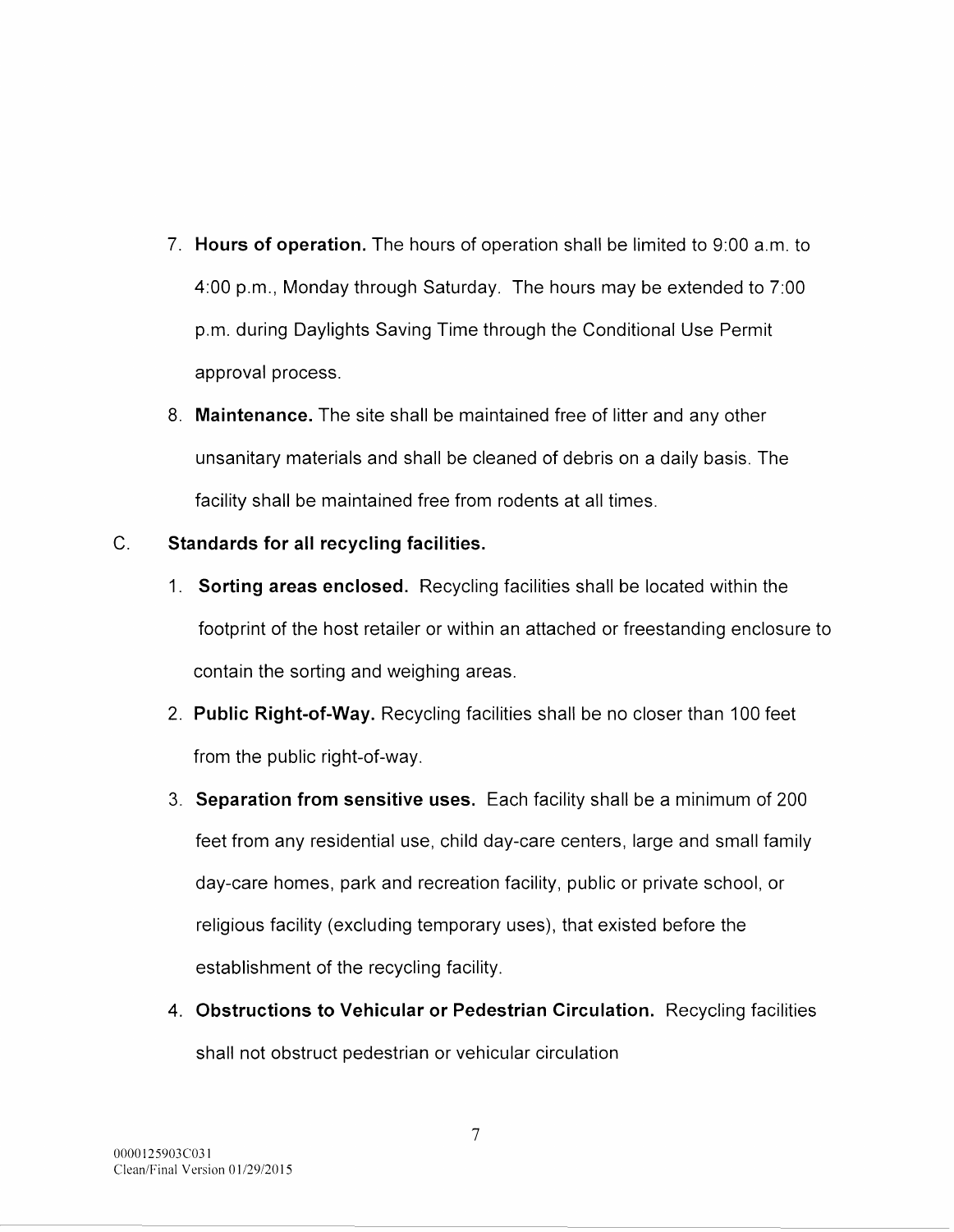- 5. **Owner/Operator Identification.** The recycling facility shall be clearly marked with the name and telephone number of the operator during business hours and when closed. No person shall install or maintain a recycling facility without first registering the facility with the City. Such registration shall be in writing by the owner of the recycling facility or his/her authorized agent, shall be filed with the Director of Planning & Community Development, and shall contain the name, address and telephone number to whom any notice should be given pursuant to this chapter.
- 6. **Materials of Collection Bins.** The recycling facility shall use receptacles that are constructed and maintained with durable waterproof and rust proof material, covered when not attended, and secure from unauthorized entry.
- 7. **No Outside Storage.** No materials shall be stored or placed in a manner so as to cause a public nuisance. All recyclable materials shall be stored in receptacles or in the mobile recycling unit vehicles, and shall not be left outside of receptacles when the attendant is not present.
- 8. **Refuse Bins Available.** There shall be a minimum of one trash container (separate from the trash container required for the principal use) located within 10 feet of the facility.
- 9. **Identification of Allowed Materials.** Small-collection facilities shall accept only CRV materials including glass, metals, plastic containers. Items shall be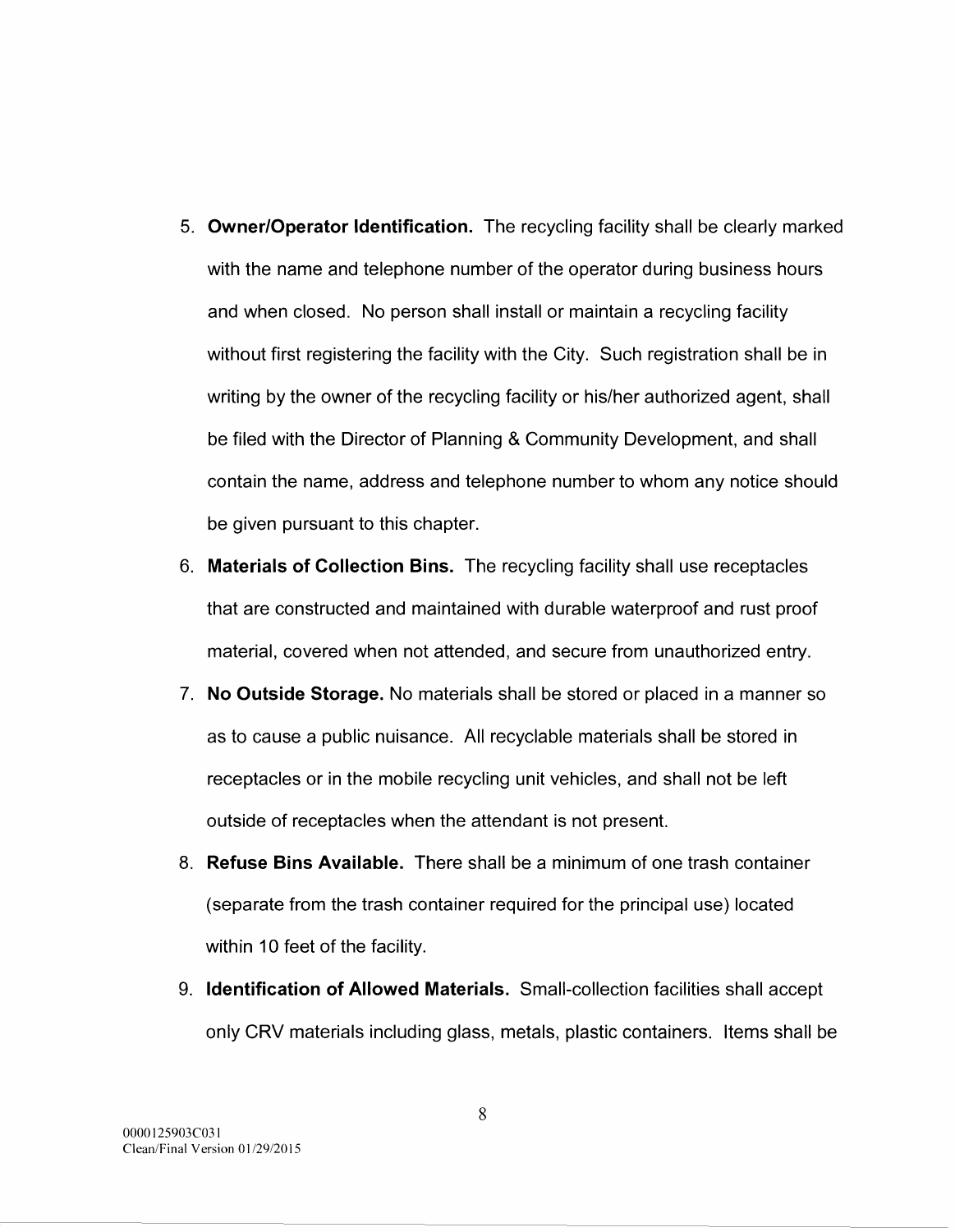presorted and shall include non-hazardous materials. The operator shall post a notice to alert patrons of accepted materials and the presorting requirement.

- 10. **Water Quality.** Recycling facilities shall provide containers without perforations, mesh, or holes for liquid disposal, and shall require customers to dispose of any residual liquids from CRV containers prior to placing in transferring and weighing area.
- 11. **Waste Management Plan.** All applications to establish a Recycling Facility will require a Waste Management Plan describing how the facilities will reduce, collect and dispose of all liquid waste generated from the use. The plan must be reviewed and approved by the Director of the Department of Public Works. The Waste Management Plan shall include, but not limited to, the following: 1) storage and disposal methods for solid and liquid waste materials; 2) liquid waste spill response control measures, and 3) placement of solid and liquid waste receptacles. At all times while the facility is in existence, the applicant shall comply with the approved Waste Management Plan.
- 12. **Litter/Debris Removal Plan. A** litter/debris removal plan is required to be submitted in conjunction with the CUP application and shall be incorporated into the conditions of approval. Applicants shall maintain the area within a 200 ft. radius of the recycling facility free of litter and debris. At all times while the facility is in existence, the applicant shall comply with the approved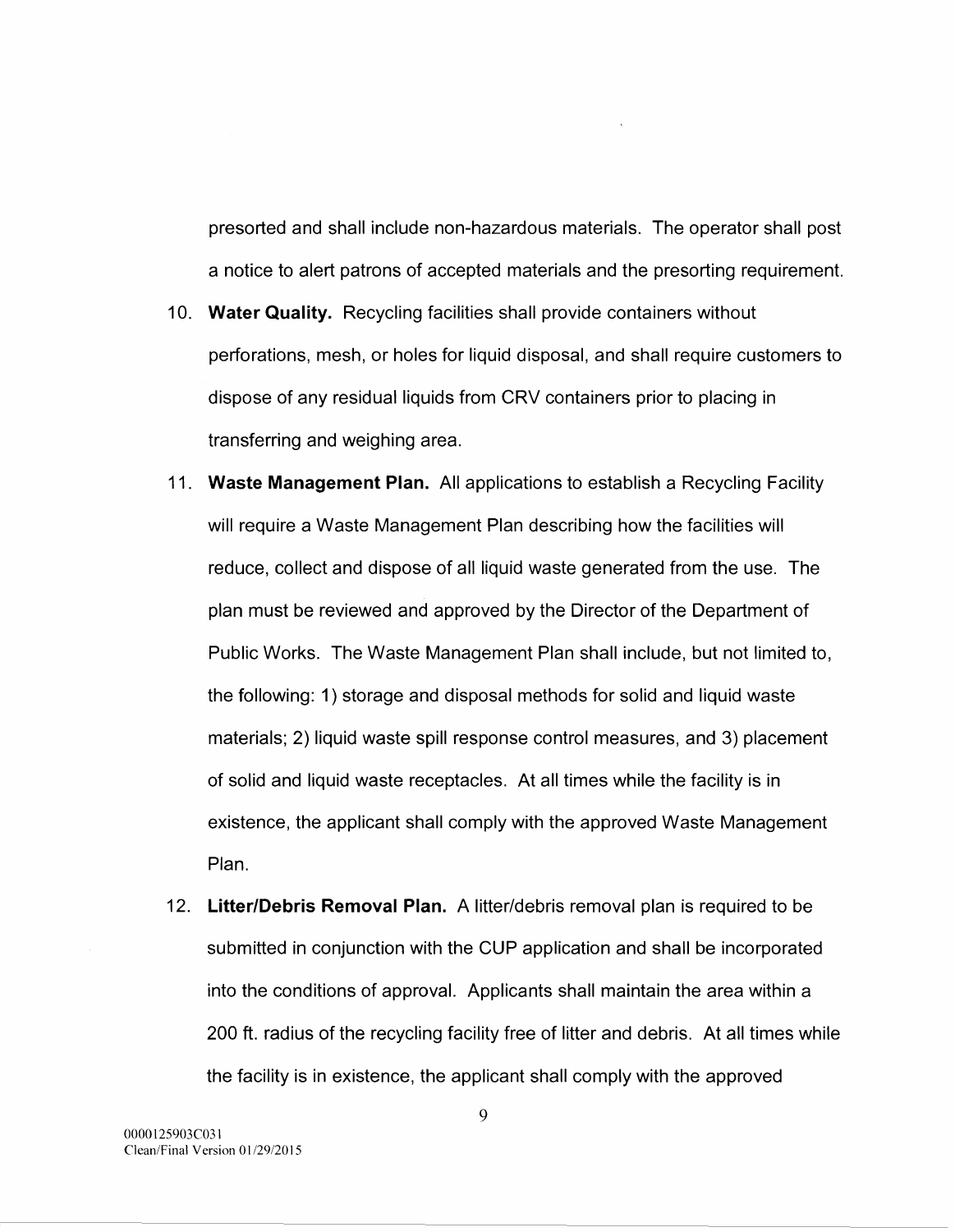Litter/Debris Removal Plan. The Litter/Debris Removal Plan shall include, but not be limited to, the following: 1) litter/debris monitoring schedule; 2) storage and disposal methods for litter/debris; and 3) cleaning procedure (i.e. sweeping, pressure wash) and schedule. The plan must include the area within a 200 ft. radius of the recycling facility and be reviewed and approved by the Director of the Department of Public Works in order for the application to be considered complete.

- 13. **Screening/Landscaping.** All operational aspects of Recycling Facilities shall be screened to the maximum extent feasible. A Screening Plan shall be submitted in conjunction with all applications for Recycling Facility Conditional Use Permits.
- 14. **Nonconforming Facilities.** Small and large collection recycling facilities which are lawfully in existence as of March 1, 2015, and which are not in compliance with this chapter are considered non-conforming and shall be removed or brought into compliance with said regulations by receiving entitlements on or before September 1, 2015, and by implementing site plan modifications on or before November 1, 2015.

**SECTION 13.** Pasadena Municipal Code, Title 17, Article 5, Chapter 17.80 is amended by revising Subsection R. Definitions, "R" of Section 17.80.020 entitled, **Definitions** to read as follows:

**Definitions, "R."**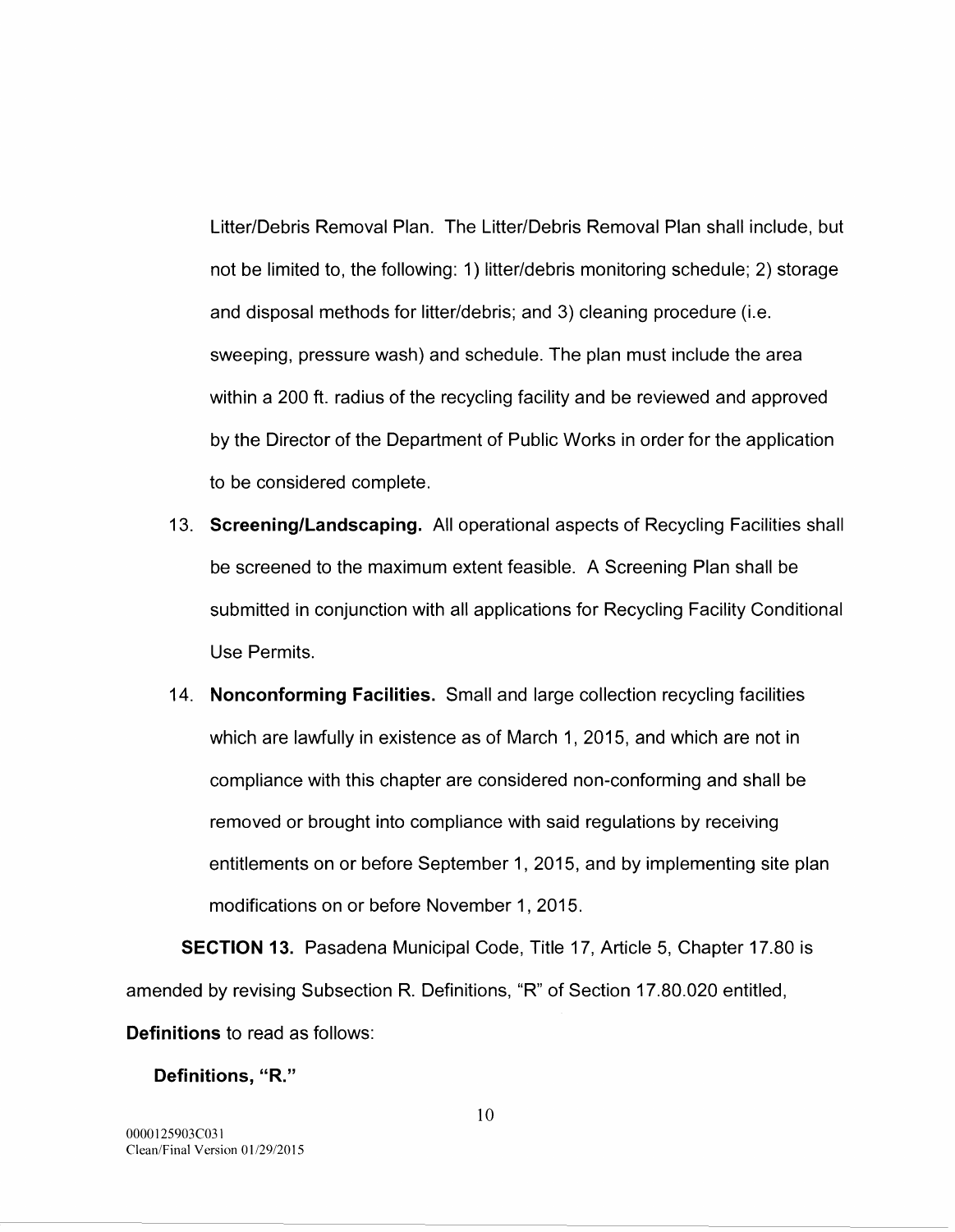**Recycling Facilities (land use). A** collection **facility** for recycling materials including glass, metal, paper products and other materials as may be determined by the Zoning Administrator. This use includes mobile recycling units, reverse vending machines and small and large collection facilities.

- 1. **Recycling, Large Collection Facilities. A** recycling facility over 700 square feet for the drop-off or deposit of recyclable materials. These uses include mobile recycling units, storage bins, required enclosures and reverse vending machines collectively over 700 square feet.
- 2. **Recycling, Small Collection Facilities. A** recycling facility of 700 square feet or less for the deposit or drop-off of CRV recyclable materials. These uses include mobile recycling units , storage bins, required enclosures and reverse vending machines.

**SECTION 14.** This ordinance shall take effect 30 days from its publication.

Signed and approved this \_\_\_\_\_\_ day of \_\_\_\_\_\_\_\_\_\_\_\_\_, 2015.

Bill Bogaard Mayor of the City of Pasadena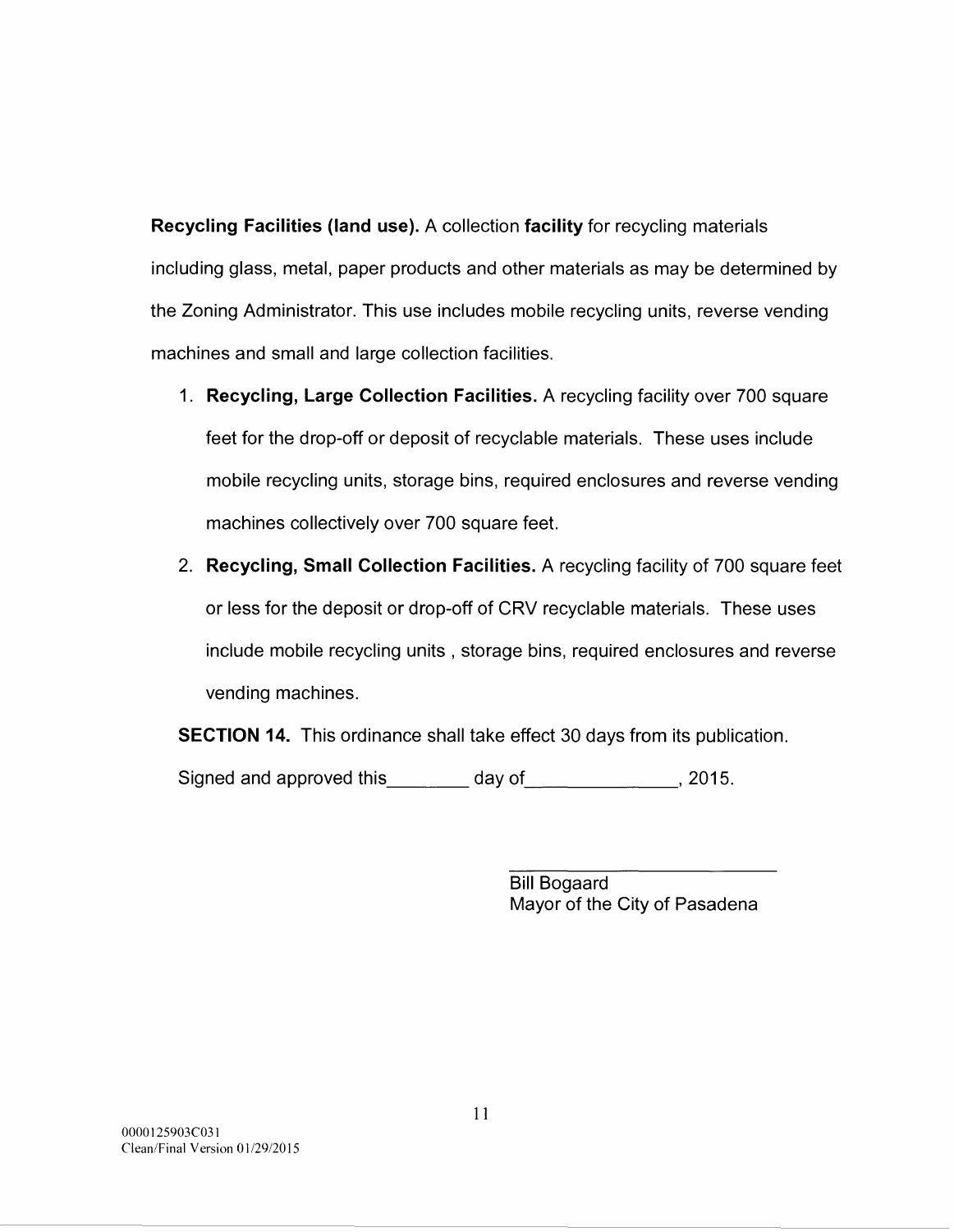I HEREBY CERTIFY that the foregoing ordinance was adopted by the City

Council of the City of Pasadena at its meeting held this \_\_\_\_\_\_\_\_\_day

of 2015, by the following vote:

AYES:

NOES:

ABSENT:

ABSTAIN:

Date Published:

Mark Jomsky City Clerk

Approved as to form:

 $\Rightarrow$   $\Rightarrow$  $\#n$  /,  $n$ 

Brad L. Fuller Assistant City Attorney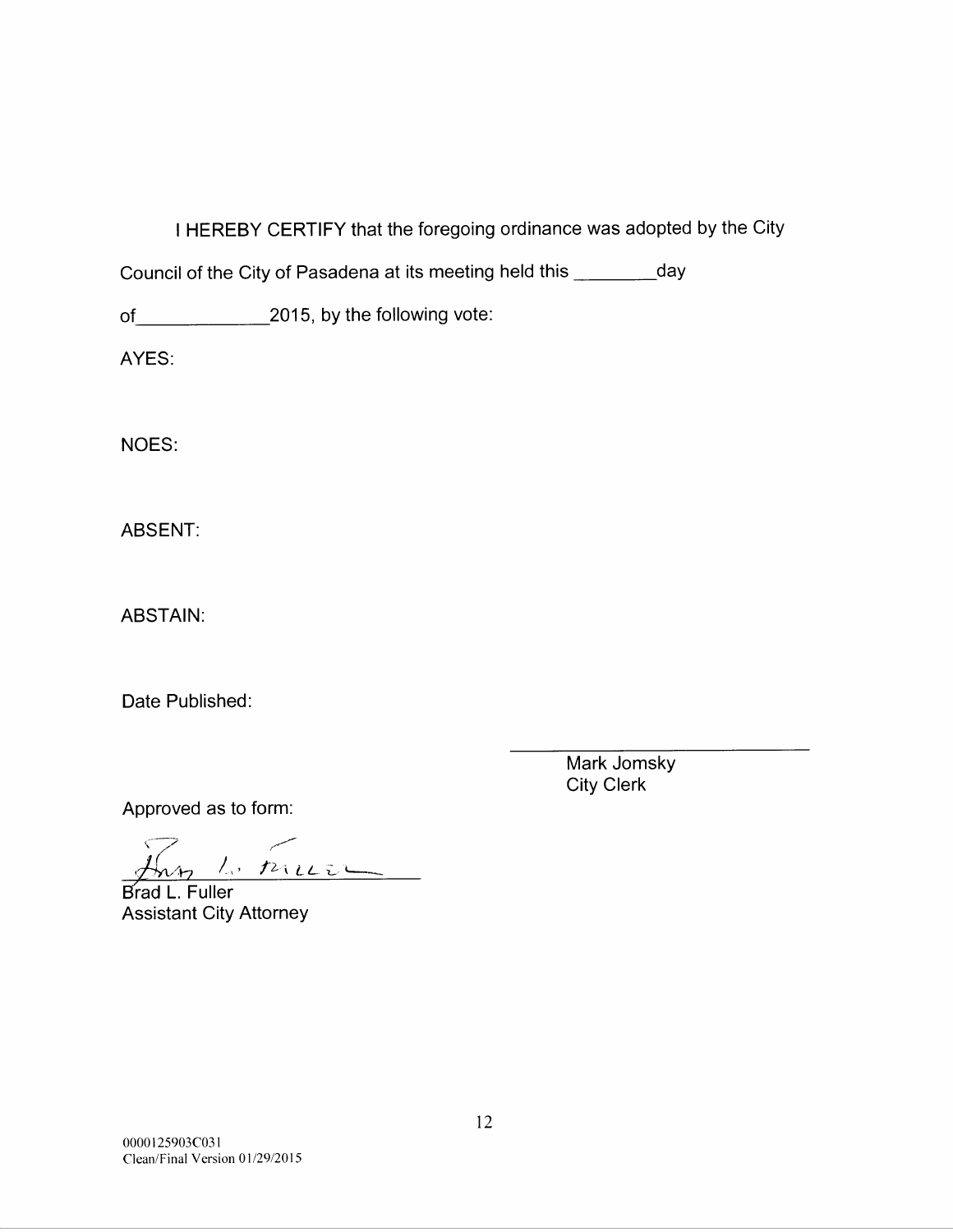## TABLE 2-5- ALLOWED USES AND PERMIT REQUIREMENTS FOR COMMERCIAL AND INDUSTRIAL ZONING DISTRICTS

|                                     |    | PERMIT REQUIREMENT BY ZONE |     |    |                                         |  |  |
|-------------------------------------|----|----------------------------|-----|----|-----------------------------------------|--|--|
| <b>LAND USE</b><br>-----<br>------- | co | .<br>UL.<br>ΩT<br>しレーム     | U U | IG | <b>Specific Use</b><br><b>Standards</b> |  |  |

### SERVICES - (CONTINUED) (7, 9)

| Personal improvement services                         |                | P(8) | P(8) | P(8) |           |
|-------------------------------------------------------|----------------|------|------|------|-----------|
| Personal services                                     | <b>Holland</b> | P(8) | P(8) | P(8) |           |
| Personal services, restricted                         |                |      | C(8) | C(8) | 17.50.200 |
| Printing and publishing                               |                | C(8) | P(8) | P(8) |           |
| Printing and publishing, limited                      | C              | р    | P    | P    |           |
| Public maintenance & service facilities               |                |      | C(2) | C(2) |           |
| Public safety facilities                              | C(2)           | C(2) | C(2) | C(2) |           |
| Sexually oriented business                            |                |      | P    |      | 17.50.295 |
| Vehicle services - Vehicle equipment repair           |                |      | C(8) | C(8) | 17.50.360 |
| Vehicle services - Washing and detailing              |                |      | C(8) | C(8) | 17.50.290 |
| Vehicle services - Washing and detailing, small-scale |                | P    | P    | P    | 17.50.290 |

#### INDUSTRY, MANUFACTURING & PROCESSING USES (7, 9)

| Commercial growing area                           |      | D     | D    |      | 17.50.180 |
|---------------------------------------------------|------|-------|------|------|-----------|
| Industry, restricted                              |      |       | C(8) | C(8) |           |
| Industry, restricted, small scale                 |      | D     | D    | D    |           |
| Industry, standard                                |      |       |      | P(8) |           |
| Recycling centers - Small collection facilities   |      | C     | C    |      | 17.50.220 |
| Recycling centers - Large facilities              |      |       | C(8) | C(8) | 17.50.220 |
| Research and Development - Non-offices            | C(8) | C(8)  | P(8) | P(8) | 17.50.240 |
| Wholesaling, distribution, & storage              |      |       | C(8) | P(8) |           |
| Wholesaling, distribution, & storage, small-scale |      | ----- |      | D    |           |

#### Notes:

- (I) Sec Section 17.80.020 for definitions of the listed land uses.
- (2) Uses on sites greater than two acres that were established after June 30, 1985, shall require a zone change to PS (Public. Semi-Public).
- (3) Allowed subject to the development standards of the RS-6 district. Section 17.22.040.
- (4) The maximum interior or exterior area in which support services are offered or located shall not exceed 250 sq. ft.
- (5) A club, lodge, or private meeting hall established prior to September 9. 1996, shall be a permitted (P) use.
- (6) A minor conditional use permit is required to establish a new usc. An existing usc is a permitted (P) use.
- (7) Usc subject to limitations on hours of operation. See Section 17.40.070 (Hours of Operation).
- (8) Conditional Use Permit approval required for new construction exceeding 25.000 sq. ft. of gross floor area. Sec Section 17.61.050.J for additional requirements.
- (9) No more than five large trucks (except trucks associated with vehicle services- sales and leasing) shall be stored on a lot. This shall apply to new uses or uses which expand by more than 30 percent of gross floor area.

Scored language deleted, underlined language added.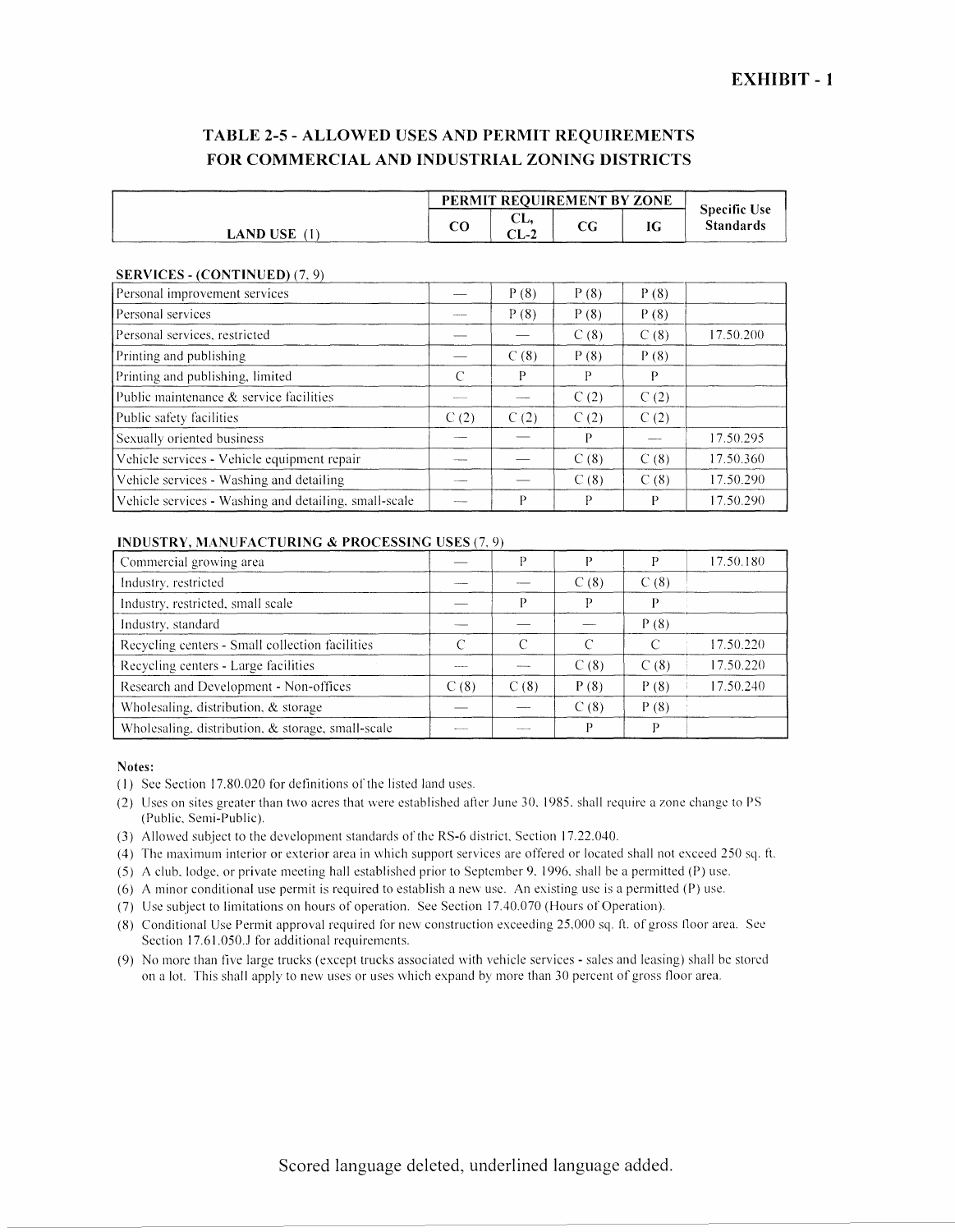## TABLE 2-7- ALLOWED USES AND PERMIT REQUIREMENTS FOR SPECIAL PURPOSE ZONING DISTRICTS

|                   | 'RMIT |                        | . .       |
|-------------------|-------|------------------------|-----------|
|                   | РF    | " REOHIREMENT RV       | .snecific |
|                   |       | <b>ZONE</b>            | Jse       |
| JSE<br>. ND<br>LA | və    | DC.<br>nс<br>- 37<br>. | *andards  |

#### INDUSTRY, MANUFACTURING & PROCESSING USES

| [Commercial growing area]               | $\overline{\phantom{0}}$ | Adult Corp. |  |
|-----------------------------------------|--------------------------|-------------|--|
| Recycling - Small collection facilities |                          |             |  |

### TRANSPORTATION, COMMUNICATIONS & UTILITY USES

| Accessory antenna array                       |    |           |
|-----------------------------------------------|----|-----------|
| Heliports                                     |    |           |
| Transportation terminals                      |    |           |
| Utility, major                                |    |           |
| Utility, minor                                |    |           |
| Wireless telecommunications facilities, major |    | 17.50.310 |
| Wireless telecommunications facilities, minor | МC | 17.50.310 |
| Wireless telecommunications facilities, SCL   |    | 17.50.310 |

### Notes:

(I) See Section 17.80.020 for definitions of the listed land uses.

 $(2)$  Limited to accessory facilities of a principal use.

(3) Limited to facilities accessory to an open space. An accessory use shall not occupy more than  $5\%$  of the open area.

( 4) Horticultural or nursery uses shall not replace a park. golf course. or recreational use.

(5) Permanent structures prohibited.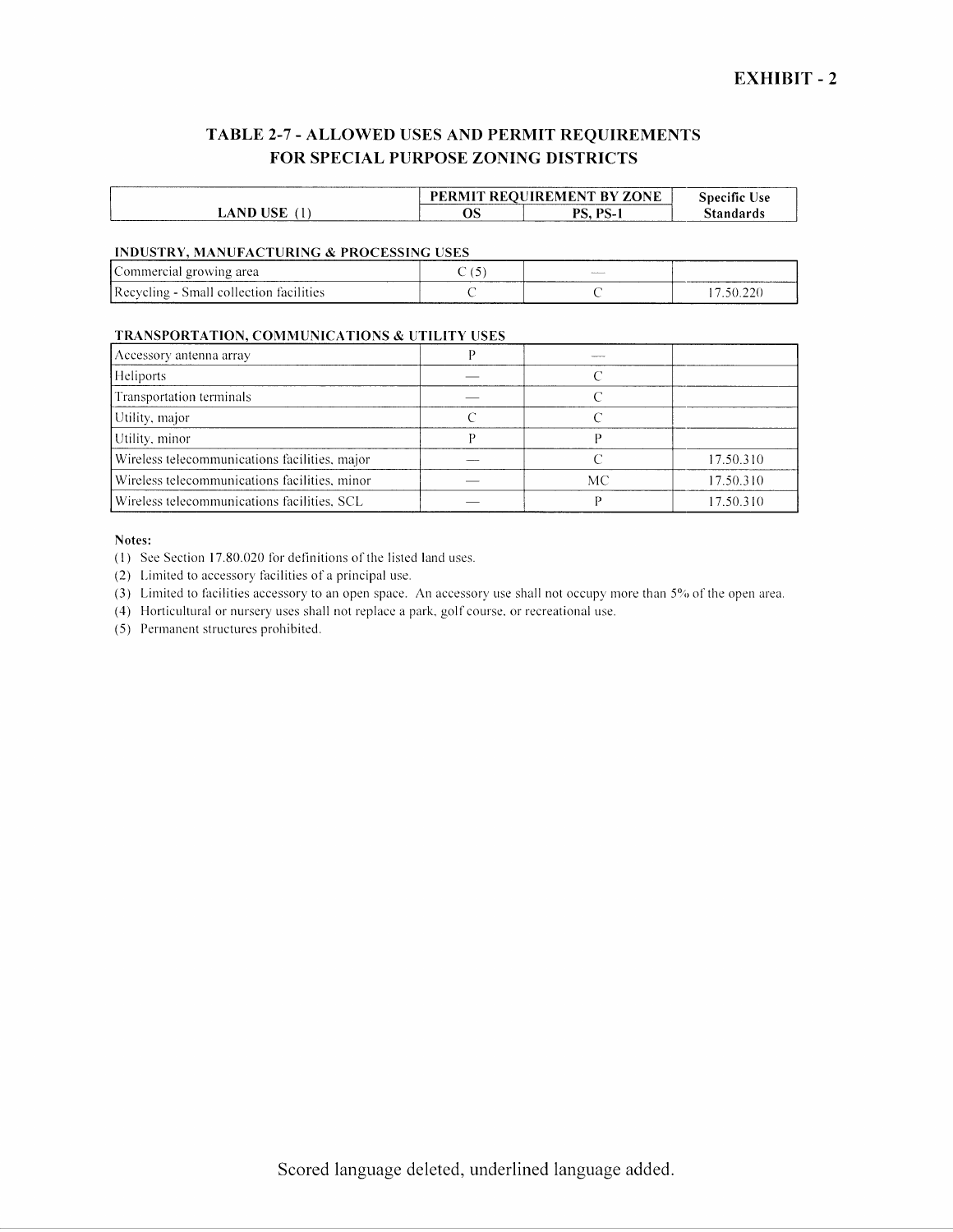## TABLE 3-1- ALLOWED USES AND PERMIT REQUIREMENTS FOR CD ZONING DISTRICTS

|                 |     | <b>PERMIT REQUIREMENT BY ZONE</b> |                 |             |      |      | <br>Specific<br>.Jse |
|-----------------|-----|-----------------------------------|-----------------|-------------|------|------|----------------------|
| <b>LAND USE</b> | CD- | $\Gamma$ D-2                      | $\mathbf{CD-3}$ | CD-4<br>- 1 | CD-5 | CD-6 | <b>Standards</b>     |

#### SERVICES (Continued)

| Printing and publishing, limited*                     |  |  |  |           |
|-------------------------------------------------------|--|--|--|-----------|
| Public safety facilities                              |  |  |  |           |
| Vehicle services - washing and detailing, small-scale |  |  |  | 17.50.290 |
| Vehicle services - washing and detailing, temporary   |  |  |  | 17.50.290 |

#### INDUSTRY, MANUFACTURING AND PROCESSING USES

| Industry, restricted                        |  |  |  |           |
|---------------------------------------------|--|--|--|-----------|
| Industry, restricted, small scale           |  |  |  |           |
| Industry, standard                          |  |  |  |           |
| Recycling - small collection facilities     |  |  |  | 17.50.220 |
| Research and development - non-offices (13) |  |  |  | 17.50.240 |

### TRANSPORTATION, COMMUNICATIONS, AND UTILITY USES

| Alternative fuel/recharging facilities |  |  |  |  |
|----------------------------------------|--|--|--|--|
| antenna arrav<br>I Accessor            |  |  |  |  |

- (I) See Section 17.80.020 for definitions of the listed land uses.
- (2) Permitted within the Ford Place/Fuller Seminary Precinct.
- (3) See figure 3-4- Central District Housing/Ground Floor Map for additional restrictions on residemial uses.
- ( 4) Permitted within the Arroyo Corridor Transition Precinct.
- (5) Conditionally Permitted within 350 feet from the south curb line of Corson Street.
- (6) Conditionally Permitted within the West Downtown Transit Village Precinct.
- (7) Conditionally Permitted within the Civic Center Core Precinct.
- (8) Permitted within the Playhouse South/Green Street Precinct.
- (9) Conditionally Permitted within the Arroyo Entrance Corridor Precinct.
- (10) Not Permitted within the Arroyo Entrance Corridor Precinct.
- ( 11) In the Walnut Street Urban Village Precinct this usc is permitted only when within 140 feet north or south of Walnut Street.
- ( 12) The maximum area (either interior or exterior) in which support services are offered or located shall not exceed 250 sq. fl.
- $(13)$  Conditional Use Permit approval required for new construction exceeding 25,000 sq. ft. See Section 17.61.050.J for additional requirements. Projects within the Central District Transit-Oriented Development Area (Figure 3-5) shall meet the requirements of 17.50.340.
- ( 14) Allowed only as part of a mixed-use project when 140 feet south or north of Walnut Street.
- ( 15) Allowed only south of Green Street and west of Arroyo Parkway.
- \*Qualifies as a pedestrian-oriented usc.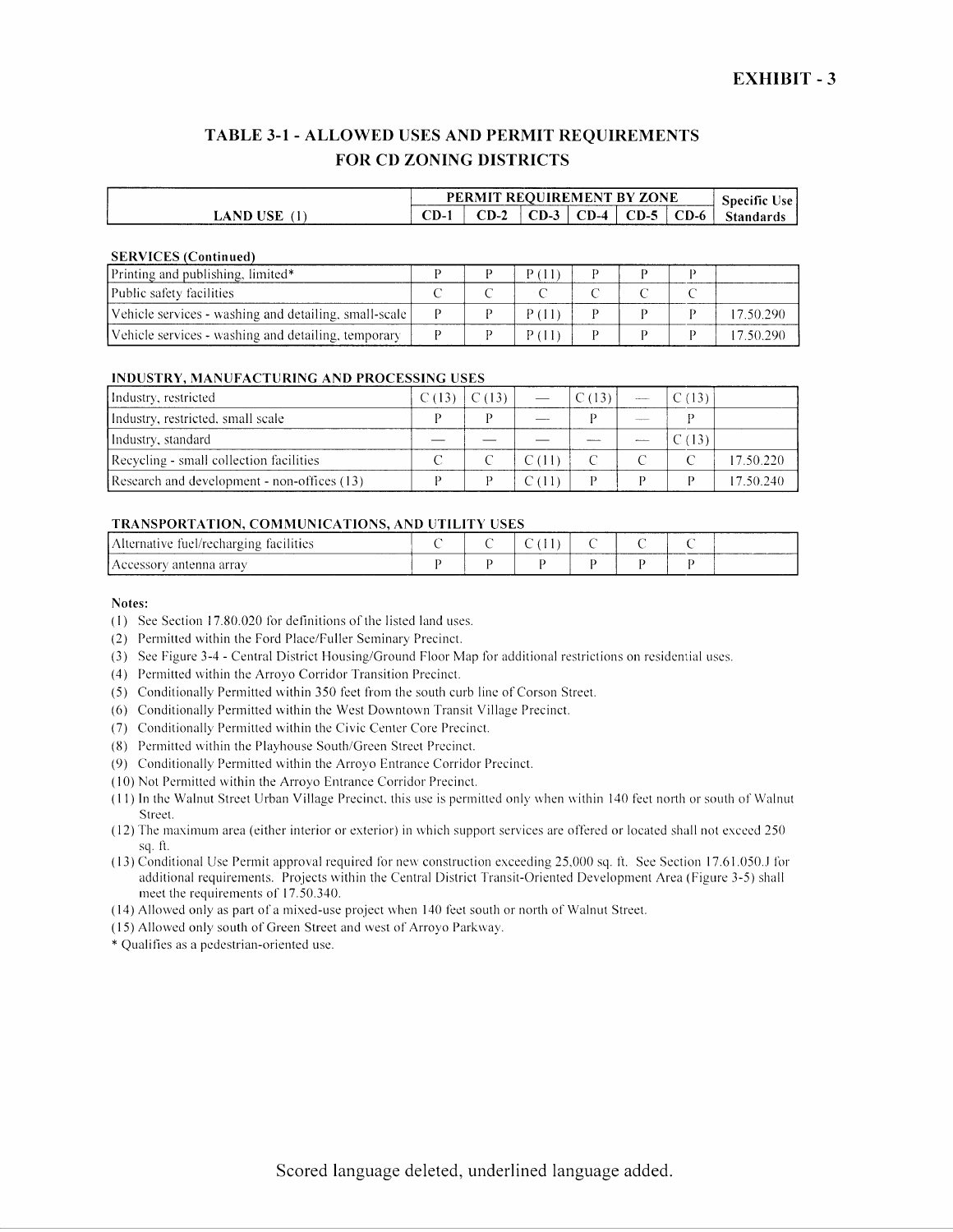### TABLE 3-3 - ALLOWED USES AND PERMIT REQUIREMENTS FOR ECSP ZONING DISTRICTS

|                 | PERMIT REOUIREMENT BY ZONE |                       |                       |                |  |                          |                   |                 |
|-----------------|----------------------------|-----------------------|-----------------------|----------------|--|--------------------------|-------------------|-----------------|
| <b>LAND USE</b> | <b>ECSP</b><br>$CG-1$      | <b>ECSP</b><br>$CG-2$ | <b>ECSP</b><br>$CL-3$ | ECSP ECSP ECSP |  | $CG-3$   $CG-4$   $CG-5$ | ECSP<br>$^+$ CG-6 | Use<br>Standard |

#### INDUSTRY, MANUFACTURING & PROCESSING USES (Continued) (7, 8, 9)

| Industry, restricted, small-scale                       |       |              |      |       |     |       |           |
|---------------------------------------------------------|-------|--------------|------|-------|-----|-------|-----------|
| Recycling - Small collection facility                   |       |              |      |       |     |       | 7.50.220  |
| Research and development - Non-offices                  | C (4) | $\Gamma$ (4) | P(4) | P (4) | (4) |       | 17.50.240 |
| Wholesaling, distribution and storage                   |       |              |      |       |     | C (4) |           |
| Wholesaling, distribution and storage, small<br>Iscale. |       |              |      |       |     |       |           |

#### TRANSPORTATION, COMMUNICATIONS & UTILITY USES

| Alternative fuel/recharging facilities $(4, 7, 8)$<br>19) | C             | C             | $\mathcal{C}$ | C             | C  | C             | C             |           |
|-----------------------------------------------------------|---------------|---------------|---------------|---------------|----|---------------|---------------|-----------|
| Accessory antenna arrays                                  | P             | P             | P             | P             | P  | P             | P             |           |
| Communications facilities (4, 7, 8, 9)                    | C             | $\mathcal{C}$ |               | C             | C  | C             | C             |           |
| Commercial off-street parking (7, 9)                      | MC            | <b>MC</b>     | MC            | МC            | МC | <b>MC</b>     | МC            |           |
| Heliports                                                 | C             |               |               |               |    |               |               |           |
| Transportation terminals                                  |               |               | C             |               |    |               | C             |           |
| Utility, major                                            | $\mathcal{C}$ | $\mathcal{C}$ | $\subset$     | C             | C  | C             | $\mathcal{C}$ |           |
| Utility, minor                                            | P             | P             | Р             | P             | P  | Р             | P             |           |
| Vehicle storage $(4, 7, 8)$                               |               |               |               |               |    |               | C             |           |
| Wireless telecommunications facilities -<br>Minor         | MC            | <b>MC</b>     | <b>MC</b>     | MC            | MC | <b>MC</b>     | MC            | 17.50.310 |
| Wireless telecommunications facilities -<br>Major         | C             | $\mathcal{C}$ | $\subset$     | $\mathcal{C}$ | C  | $\mathcal{C}$ | $\mathcal{C}$ | 17.50.310 |
| Wireless telecommunications facilities, SCL               | P             | P             | P             | P             | P  | P             | P             | 17.50.310 |

### TRANSIT-ORIENTED DEVELOPMENT

| _________<br>The property and the company of the company of the company of<br>$\sim$ |                          |  |                |      |                          |  |
|--------------------------------------------------------------------------------------|--------------------------|--|----------------|------|--------------------------|--|
| i ransit-<br>at-oriented 4<br>. development.<br>14                                   | $\overline{\phantom{a}}$ |  | <b>Service</b> | ---- | $\overline{\phantom{a}}$ |  |
|                                                                                      |                          |  |                |      |                          |  |

- (I) See Section 17.80.020 for definitions of the listed land uses.
- (2) Mixed-use projects and multi-family housing permitted only within 1/4 mile of light rail platform.
- (3) The maximum area (either interior or exterior) in vvhich support services are offered or located shall not exceed 250 sq. ft.
- ( 4) Conditional Use Permit approval required for new construction exceeding 25.000 sq. ft. See Section 17.61.050..1 for additional requirements.
- (5) A minor conditional use permit is required to establish a new use. An existing use is a permitted (P) usc.
- (6) A use established on a site greater than two acres after June  $30$ , 1985, shall require a zone change to PS (Public. Semi-Public).
- (7) Uses subject to limitations on hours of operation. See Section 17.40.070 (Hours of Operation).
- (8) If within 300 feet of an R District this use shall be limited to 10 one-way truck trips by large trucks per day per sixday work week. This restriction shall apply to new uses and uses that expand by more than 30 percent of the gross floor area. This restriction shall not apply if the site or the adjacent R District is within 500 feet of a freeway.
- (9) No more than five large trucks (except trucks associated with vehicle services- sales and leasing) shall be stored on each lot. This restriction shall apply to new uses or uses that expand by more than 30 percent of the gross floor area.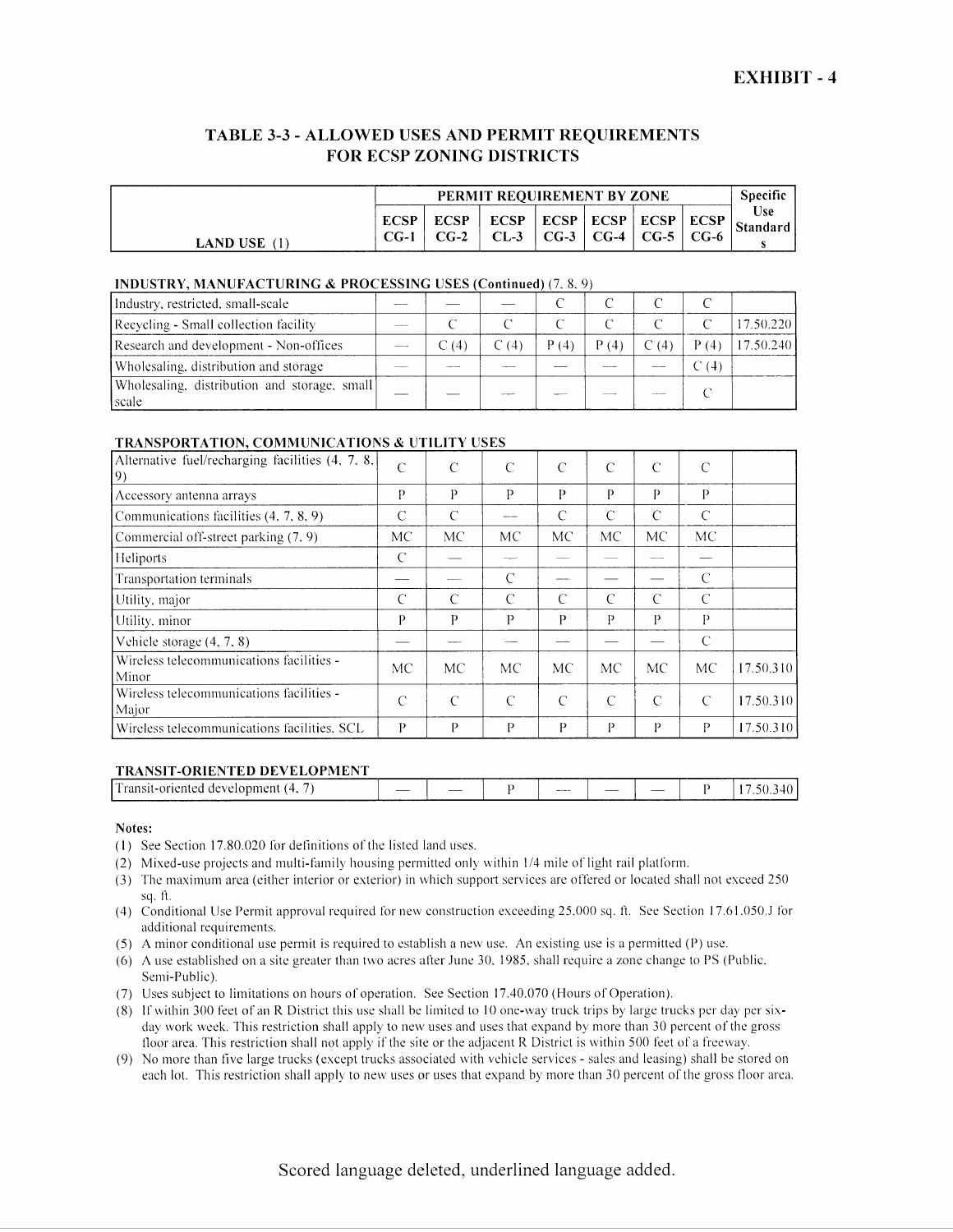### TABLE 3-5 - ALLOWED USES AND PERMIT REQUIREMENTS EAST PASADENA SPECIFIC PLAN (EPSP) SUBAREA D1 DISTRICTS

|                            |         |    | PERMIT REOUIREMENT BY D1 ZONE |   | <b>Specific Use</b> |
|----------------------------|---------|----|-------------------------------|---|---------------------|
| <b>USE</b><br>. ND<br>υA " | הי<br>w | ◡┺ |                               | u | Standards           |

#### INDUSTRY, MANUFACTURING & PROCESSING USES (Continued) (3 10)

| Recycling - Small collection facilities           |      |      |       |      | 17.50.220 |
|---------------------------------------------------|------|------|-------|------|-----------|
| Recycling - Large collection facilities           |      |      | C (4) | C(4) | 17.50.220 |
| Research & development - Non-office               | C(4) | C(4) | P(4)  | P(4) | 17.50.240 |
| Wholesaling, distribution, & storage              |      |      | C (4) | P(4) |           |
| Wholesaling, distribution, & storage, small-scale |      |      |       |      |           |

#### TRANSPORTATION, COMMUNICATIONS & UTILITY USES

| Accessory antenna array                           | D      | D         | P             |                             |           |
|---------------------------------------------------|--------|-----------|---------------|-----------------------------|-----------|
| Alternative fuel/recharging facilities (3, 4, 10) |        | C         | C             | $\mathcal{C}_{\mathcal{C}}$ |           |
| Commercial off-street parking (3)                 | $\cap$ | C         | $\mathcal{C}$ |                             |           |
| Communications facilities (3, 4, 10)              |        |           | P             | P                           |           |
| Heliports                                         |        |           | C             | $\subset$                   |           |
| Transportation terminals                          |        |           | $\mathcal{C}$ | $\Gamma$                    |           |
| Utility major                                     |        | C         | $\mathcal{C}$ | $\mathcal{C}$               |           |
| Utility minor                                     | D      | D         | P             | P                           |           |
| Vehicle storage (3, 4, 10)                        |        |           | $\mathcal{C}$ | $\subset$                   |           |
| Wireless telecommunications facilities, major     | C      | C         | C             | $\subset$                   | 17.50.310 |
| Wireless telecommunications facilities, minor     | MC     | <b>MC</b> | МC            | MC                          | 17.50.310 |
| Wireless telecommunications facilities, SCL       | Р      | P         | P             | P                           | 17.50.310 |

Notes:

- (I) See Chapter 17.80.020 for definitions of the listed land uses.
- (2) Uses on sites greater than two acres that were established after June 30, 1985, shall require a zone change to PS (Public. Semi-Public).
- (3) Use subject to limitations on hours of operation. See Section 17.40.070 (Hours of Operation).
- (4) Conditional Use Permit approval required for new construction exceeding 25,000 sq. tt. Sec Section 17.61.050..1 for additional requirements.
- (5) Auto dismantling is not permitted.
- (6) Limited to accessory facilities of a principal use.
- (7) The maximum area (either interior or exterior) in which support services are offered or located shall not exceed 250 sq. ft.
- (8) A club or lodge established prior to September 9. 1996, is a permitted (P) use.

(9) A minor conditional use permit is required to establish a new use. An existing use is a permitted (P) usc.

(I 0) No more than tive large trucks (except trucks associated with vehicle services- sales and leasing) shall be stored on each site. This restriction shall apply to new uses or uses which expand by more than 30 percent of gross floor area.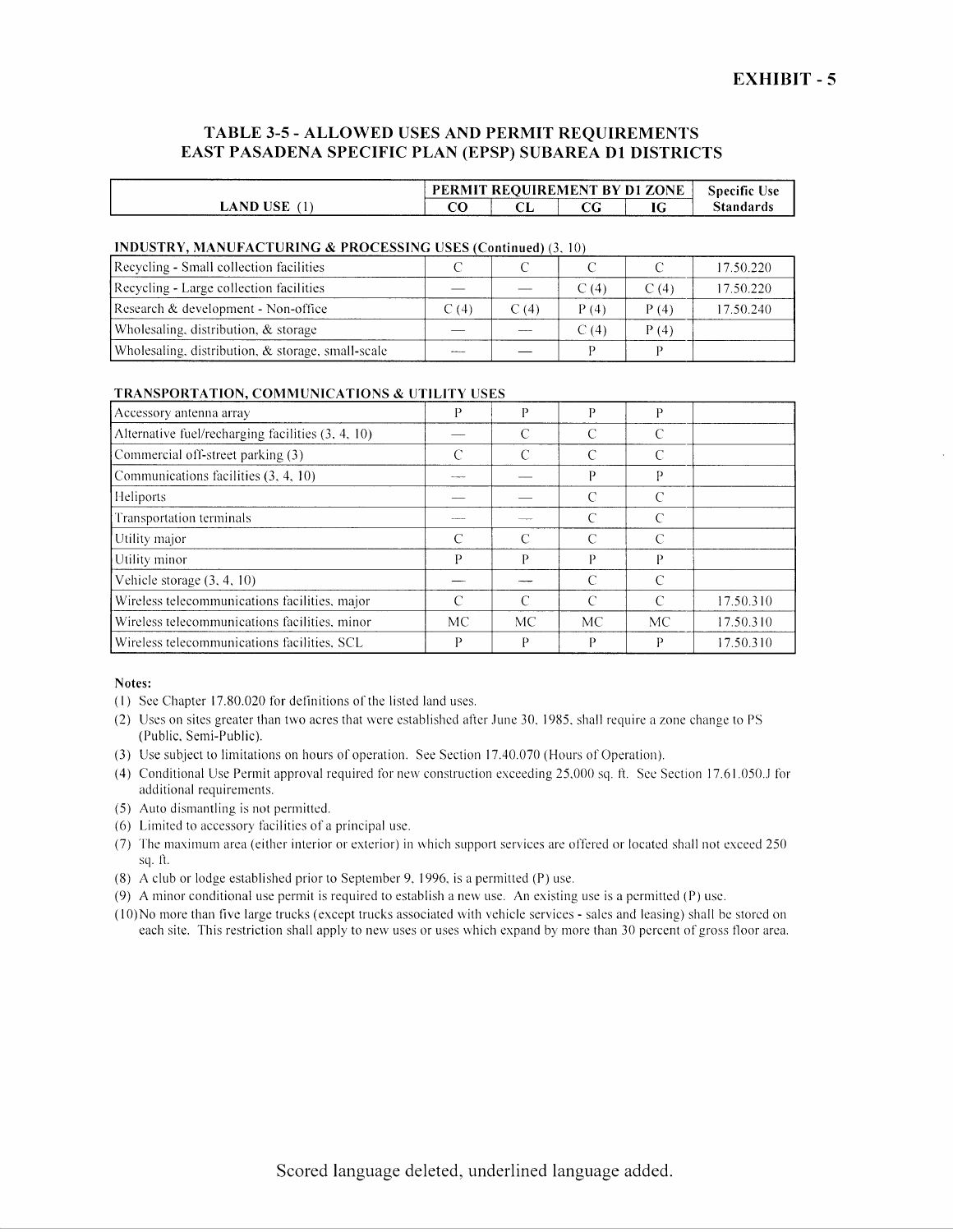# TABLE 3-6- ALLOWED USES AND PERMIT REQUIREMENTS EAST PASADENA SPECIFIC PLAN (EPSP) SUBAREA D2 AND D3 DISTRICTS

|          |  | PERMIT REOUIREMENT BY ZONE |            |      |    |  |          |                  |  |
|----------|--|----------------------------|------------|------|----|--|----------|------------------|--|
|          |  | Subarea d2                 | Subarea d3 | Use: |    |  |          |                  |  |
| LAND USE |  |                            |            |      | PS |  | rη<br>∪∪ | <b>Standards</b> |  |

### SERVICES - CONTINUED (3, 10)

| Sexually oriented businesses                          |                |  |  | 17.50.295 |
|-------------------------------------------------------|----------------|--|--|-----------|
| Vehicle services - Washing/detailing                  | $\mathbb C(4)$ |  |  | 17.50.290 |
| Vehicle services - Washing/detailing,<br>Ismall scale |                |  |  | 17.50.290 |

#### INDUSTRY, MANUFACTURING & PROCESSING USES (3 10)

| Commercial growing area                              |                | D    | D        | D     |       |               | D                 |           |
|------------------------------------------------------|----------------|------|----------|-------|-------|---------------|-------------------|-----------|
| Industry, restricted                                 |                |      | C(4)     | P(4)  |       |               | C(4)              |           |
| Industry, restricted, small-scale                    |                | D    | р        | P     |       |               |                   |           |
| Industry, standard                                   |                |      |          | P(11) |       |               | <b>STATISTICS</b> |           |
| Recycling - Small collection facilities              | $\mathcal{C}$  | C    | ⌒        |       |       | $\mathcal{C}$ | C                 | 17.50.220 |
| Recycling - Large collection facilities              | <b>MAGAZIN</b> |      | C(4)     | C(4)  |       |               |                   | 17.50.220 |
| Research & development - Non-office                  | C(4)           | C(4) | P(4)     | P(4)  | وسيست | C(4)          |                   | 17.50.240 |
| Wholesaling, distribution & storage                  |                |      | C<br>(4) | P(4)  |       |               | C(4)              |           |
| Wholesaling, distribution & storage, small-<br>scale |                |      |          | D     |       |               |                   |           |

### TRANSPORTATION, COMMUNICATIONS & UTILITY USES

| Accessory antenna array                                |  |  |  |  |
|--------------------------------------------------------|--|--|--|--|
| Alternative fuel/recharging facilities (3, 4,<br>l 10' |  |  |  |  |
| Commercial off-street parking                          |  |  |  |  |
| Heliports                                              |  |  |  |  |

#### Notes:

- (2) Uses on sites greater than two acres that were established after June 30, 1985, shall require a zone change to PS (Public, Semi-Public).
- (3) Usc subject to limitations on hours of operation. See Section 17.40.070 (Hours of Operation).
- ( 4) Conditional Use Permit approval required for new construction exceeding 25,000 sq. ft. See Section 17.61.050..1 for additional requirements.
- (5) Limited to accessory facilities of a principal use.
- (6) The maximum area (either interior or exterior) in which support services are offered or located shall not exceed 250 sq. ft.
- (7) A club or lodge established prior to September 9, 1996, is a permitted (P) use.
- (8) A Minor Conditional Use Permit is required to establish a new use. An existing use is a permitted (P) usc.
- (9) Limited to sites south of Foothill Boulevard.
- ( 10) No more than five large trucks (except trucks associated with vehicle services- sales and leasing) shall be stored on each site. This restriction shall apply to new uses or uses which expand by more than 30 percent of gross floor.
- (II) Auto dismantling is not permitted.

Scored language deleted, underlined language added.

<sup>(</sup>I) See Section 17.80.020 for definitions of the listed land uses.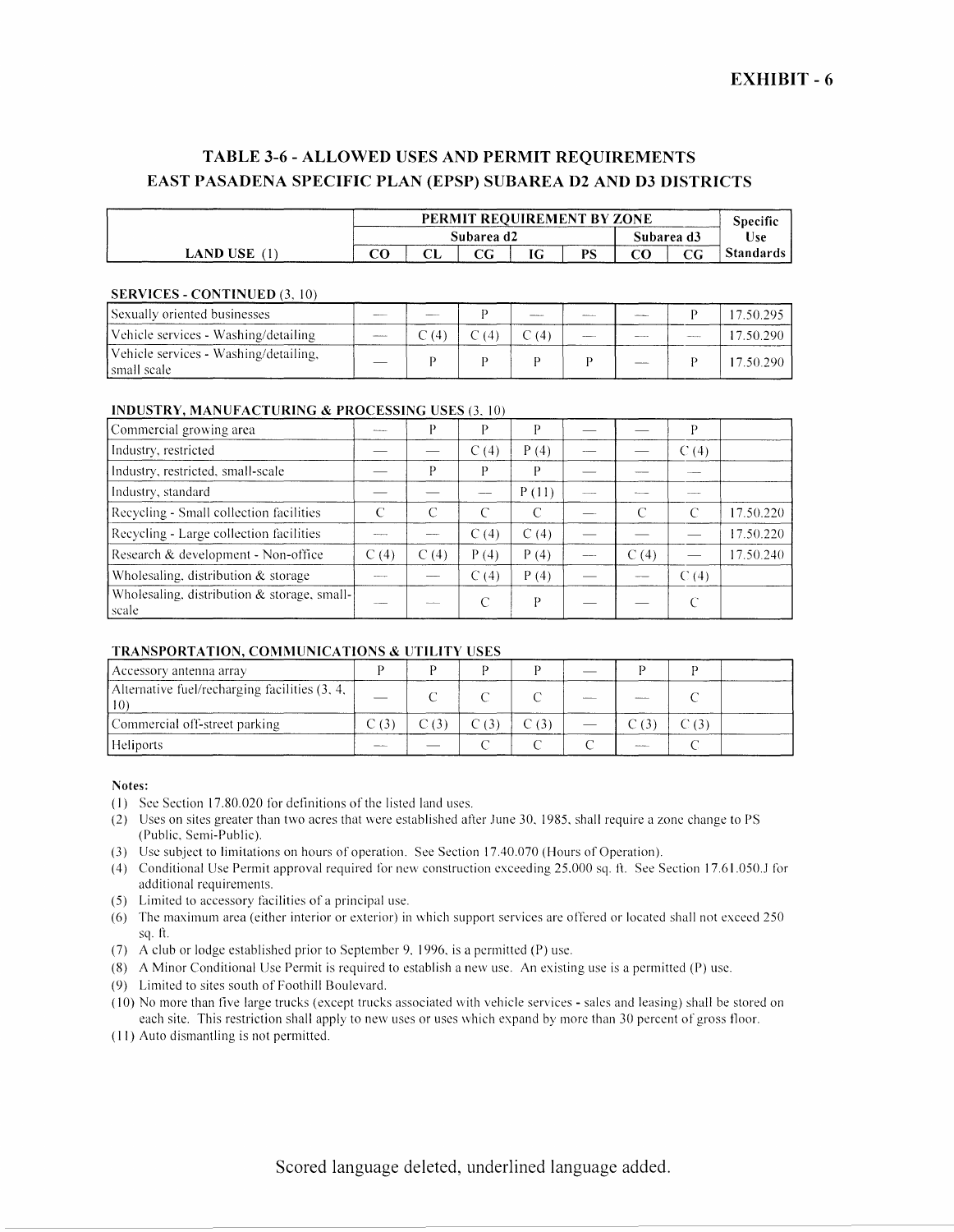# TABLE 3-13- ALLOWED USES AND PERMIT REQUIREMENTS FAIR OAKS/ORANGE GROVE RM-16, RM-12, PS, AND OS DISTRICTS

|                 | PERMIT REOUIREMENT BY ZONE |              |    |    |                  |  |  |
|-----------------|----------------------------|--------------|----|----|------------------|--|--|
|                 |                            | FGSP         |    |    |                  |  |  |
| <b>LAND USE</b> | <b>RM-12</b>               | <b>RM-16</b> | PS | OS | <b>Standards</b> |  |  |

#### INDUSTRY, MANUFACTURING & PROCESSING USES

| Commercial growing areas              |      |  |  |
|---------------------------------------|------|--|--|
| Recycling - Small collection facility | ____ |  |  |

### TRANSPORTATION, COMMUNICATIONS & UTILITY USES

| Accessory antenna array                       |      |      |     |           |
|-----------------------------------------------|------|------|-----|-----------|
| Utility, major                                | C(2) | C(2) |     |           |
| Utility, minor                                |      |      |     |           |
| Wireless telecommunications facilities, major |      |      |     | 17.50.310 |
| Wireless telecommunications facilities, minor | MC.  | MC.  | MC. | 17.50.310 |
| Wireless telecommunications facilities, SCL   |      |      |     | 17.50.310 |

- (I) Sec Section 17.80.020 for definitions of the listed land uses.
- (2) Uses on a site greater than two acres that was established after June 30, 1985, shall require a zone change to PS (Public, Semi-Public).
- (3) Limited to accessory facilities of a principal use.
- ( 4) A horticultural or nursery use shall not replace a park or outdoor commercial recreation use.
- (5) Two units on a lot shall meet the development standards ofthe RM-12 district Section 17.22.040. except as shown in Table 3-15.
- (6) A single-family usc shall meet the development standards of the RS-6 district, Section 17.22.040. except as shown in Table 3-15.
- (7) Limited to buildings designated as a landmark or listed individually in the National Register of Historic Places.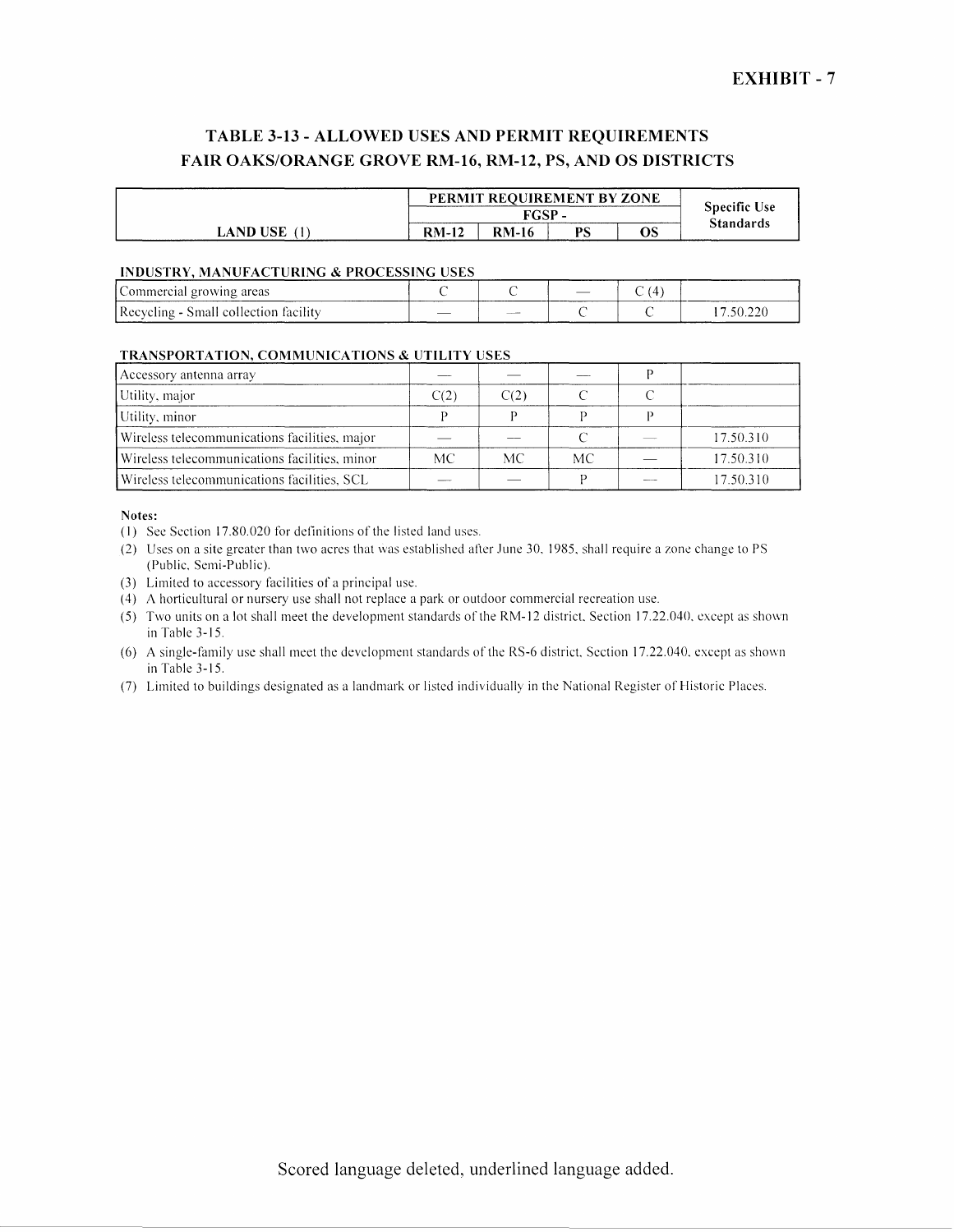## TABLE 3-14- ALLOWED USES AND PERMIT REQUIREMENTS FAIR OAKS/ORANGE GROVE CL, C-2, AND C-3 DISTRICTS

|                 |       | PERMIT REQUIREMENT BY ZONE |  |             |        |            |  |  |
|-----------------|-------|----------------------------|--|-------------|--------|------------|--|--|
|                 |       | FGSP -                     |  |             |        |            |  |  |
| <b>LAND USE</b> | CL-1a | -1 b                       |  | $C-3a$ , b, | $C-3c$ | 'Standards |  |  |

#### INDUSTRY, MANUFACTURING & PROCESSING USES (2, 9, 10)

| Industry, restricted, small scale $(3, 8)$           |                         |       |             |      |      |           |
|------------------------------------------------------|-------------------------|-------|-------------|------|------|-----------|
| Industry, standard (3)                               |                         |       | (8)<br>---- |      |      |           |
| Recycling - Small collection facility                |                         |       |             |      |      | 17.50.220 |
| Research & development - Non-office                  | $\degree$ (8) $\degree$ | C (8) |             | C(8) | C(8) | 17.50.240 |
| Wholesaling, distribution, $\&$ storage (3)          |                         |       |             |      |      |           |
| Wholesaling, distribution, $\&$ storage, small-scale |                         |       |             |      |      |           |

#### TRANSPORTATION, COMMUNICATIONS & UTILITY USES

| I Accessory antenna array             |  |  |  |
|---------------------------------------|--|--|--|
| Communications facility (2, 3, 9, 10) |  |  |  |

#### Notes:

- (I) Sec Section 17.80.020 for definitions of the listed land uses.
- (2) Uses subject to limitations on hours of operation. See Section 17.40.070 (Hours of Operation).
- (3) Conditional Use Permit approval required for new construction exceeding 25,000 sq. ft. See Section 17.61.050..1 for additional requirements.
- (4) Uses on a site greater than two acres that were established after June 30, 1985, shall require a zone change toPS (Public, Semi-Public).
- (5) A club or lodge established prior to September 9, 1996 is a permitted (P) use.
- (6) Alcohol sales is limited to sales for on-site consumption that is accessory to a principal use such as a restaurant. Alcohol sales in conjunction with the following uses is prohibited: nightclubs (commercial entertainment) and billiard parlors (commercial recreation- indoor).
- (7) Vehicle/equipment repair is limited to uses which provide limited services such as oil changes, window tinting. replacement of air filters, installation of car stereos and alarms, and other related services. All repairs shall occur within an enclosed building, overnight parking or storing of vehicles receiving services shall be within an enclosed building.
- (8) An industrial usc established prior to December 29. 2002, is a permitted (P) use.
- (9) If within 300 feet of an R District this use shall be limited to I 0 one-way truck trips by large trucks per day per 6 day work week. This restriction shall apply to new uses and uses that expand by more than 30 percent of the gross floor area. This restriction shall not apply if the site or the adjacent R District is within 500 feet of a freeway.
- (IO)No more than tive large trucks (except trucks associated with vehicle services- sales and leasing) shall be stored on each lot. This restriction shall apply to new uses or uses \vhich expand by more than 30 percent of the gross floor area.
- (II )The residential component of a work/live unit shall be counted as part of the allowable density.
- ( 12) InC-3d multi-family housing is permitted.
- (13)Fair Oaks Ave: allowed on the west side, south of Orange Grove Bl. and allowed on both sides. north of Orange Grove Bl., Orange Grove 81.: allowed on both sides, west of Fair Oaks Ave. Incidental maintenance is not allowed.
- ( 14) Two units on a lot shall meet the development standards of the RM-12 district, Section 17 .22.040. except as shown in Table 3-15.
- ( 15)A single-family use shall meet the development standards of the RS-6 district, Section 17.22.040. except as shown in Table 3-15.

Scored language deleted, underlined language added.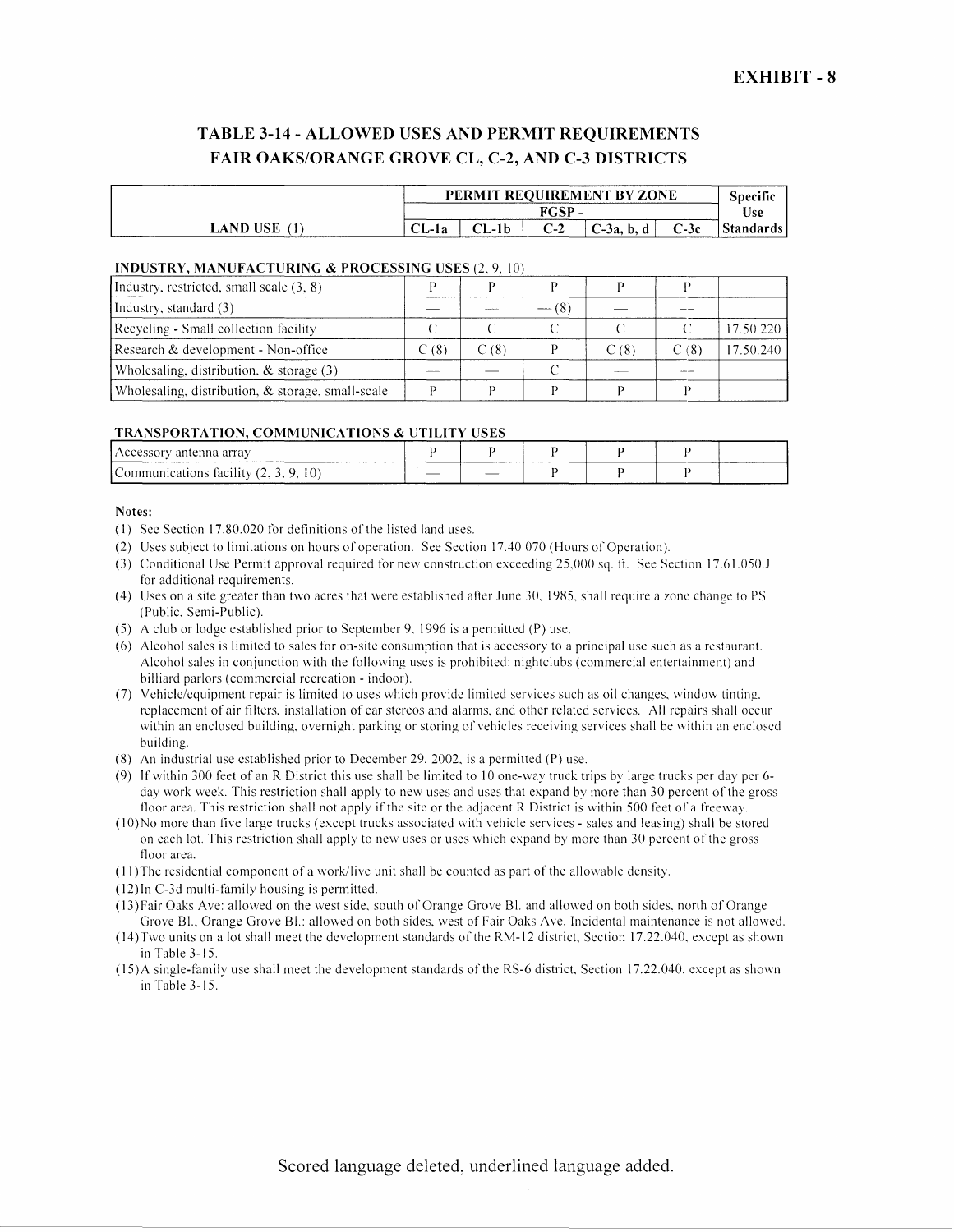## TABLE 3-16- ALLOWED USES AND PERMIT REQUIREMENTS FOR WGSP ZONING DISTRICTS

|                                                       | PERMIT REQUIREMENT BY ZONE | Specific       |               |                |                  |
|-------------------------------------------------------|----------------------------|----------------|---------------|----------------|------------------|
|                                                       | <b>WGSP</b>                | <b>WGSP</b>    | <b>WGSP</b>   | WGSP           | <b>Use</b>       |
| <b>LAND USE</b> $(1)$                                 | $-1A$                      | $-1B$          | $-1C$         | $-2$           | <b>Standards</b> |
|                                                       |                            |                |               |                |                  |
| <b>SERVICES</b>                                       |                            |                |               |                |                  |
| Adult Day-Care - General                              | $\mathcal{C}$              | $\mathcal{C}$  | $\mathcal{C}$ | $\overline{a}$ |                  |
| Adult Day-Care - Limited                              | P                          | P              | P             | P              |                  |
| Charitable institutions                               | $\overline{C}$             | $\mathcal{C}$  | $\mathcal{C}$ | ----           |                  |
| Child day-care centers                                | P                          | P              | P             |                | 17.50.080        |
| Child day-care - Large care home, 9 to 14 persons     | $\mathbf{P}$               | P              | $\mathbf{P}$  | $\mathbf{P}$   | 17.50.080        |
| Child day-care - Small care home, 1 to 8 persons      | $\mathbf{P}$               | $\mathbf{P}$   | $\mathbf{P}$  | P              |                  |
| Filming, long-term                                    | $\mathcal{C}$              | $\mathcal{C}$  | $\mathsf{C}$  | $\overline{C}$ |                  |
| Filming, short-term                                   | P                          | P              | $\mathbf{P}$  | $\mathbf{P}$   |                  |
| Life/care facilities                                  | $\mathcal{C}$              | $\mathcal{C}$  | $\mathcal{C}$ | C              | 17.50.120        |
| Laboratories                                          | $\overline{C}$             |                | $\mathcal{C}$ |                |                  |
| Lodging - Bed and breakfast inns                      | $\mathcal{C}$              | C(4)           | C(3)(7)       | <b>Color</b>   | 17.50.140        |
| Lodging - Hotels, motels                              | $\mathcal{C}$              | C(4)           | C(3)(7)       |                | 17.50.150        |
| Medical services - Extended care                      | $\overline{C}$             | $\mathcal{C}$  | $\mathcal{C}$ |                |                  |
| Personal improvement services                         |                            |                | P(3)          |                |                  |
| Personal services                                     |                            | <b>Sandary</b> | P(3)          |                |                  |
| Printing and publishing, limited                      |                            |                | P             | --             |                  |
| Public safety facilities                              | $\mathcal{C}$              | $\mathcal{C}$  | $\mathcal{C}$ | $\mathcal{C}$  |                  |
| Vehicle services - Washing and detailing, small-scale |                            |                | P             |                | 17.50.290        |

### INDUSTRY, MANUFACTURING & PROCESSING USES

| Recycling - Small collection facilities | <b>STORY COMPANY</b> |  | $-\cdot$ |  |
|-----------------------------------------|----------------------|--|----------|--|
|                                         |                      |  |          |  |

- ( 1) See Section 17.80.020 for definitions of the listed land uses.
- (2) The maximum area (either interior or exterior) in which support services are offered or located shall not exceed 250 sq. ft.
- (3) Conditional Use Permit approval required for new construction exceeding 25,000 sq. ft. of gross floor area. See Section 17.61.050.J for additional requirements.
- (4) Use shall not be located more than 120 feet from the Green Street property line.
- (5) Food sales are limited to the block bounded by Colorado Boulevard. St. John. Green Street, and Terrace Drive.
- (6) Vehicle services- sales and leasing is allowed with Conditional Use Permit approval only in the portion of this Subdistrict north of Colorado Boulevard. Vehicle services - vehicle/equipment repair is permitted only when accessory to vehicle/equipment sales and leasing.
- (7) Lodging uses are not allowed south of Colorado Boulevard and east of Terrace Drive.